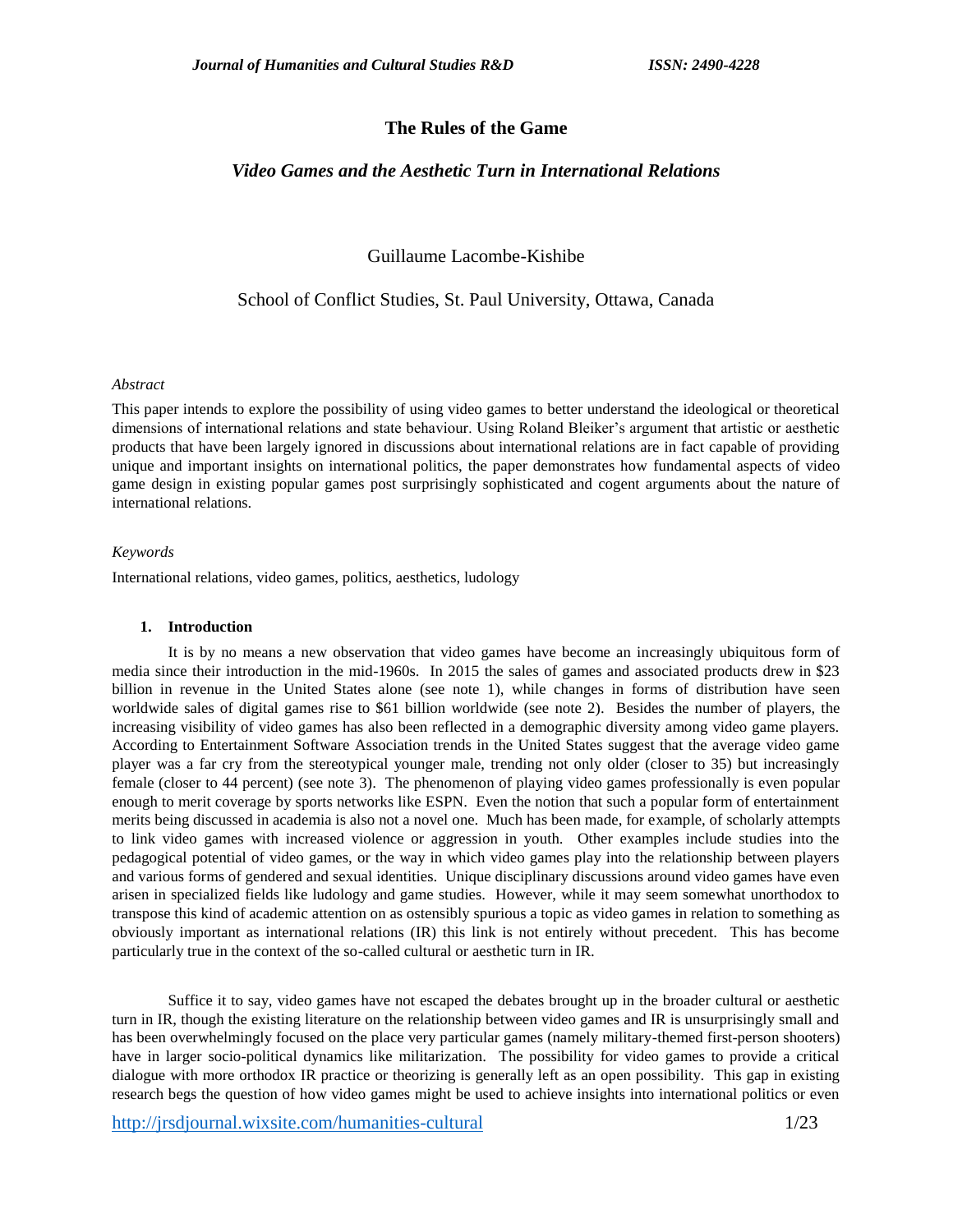more fundamental aspects IR theory generally. Indeed, this becomes an especially curious line of inquiry considering that game terms like 'players,' 'rules,' 'turns,' and 'moves' make their way into fairly fundamental aspects of established IR analyses such as game theory. Given the way in which video games regularly engage with depictions of international events like war, trade and strategy to an almost infamous degree in turn seems worth exploring whether IR theory is at all reproduced in fundamental aspects of the design of games. It is with this question in mind that this paper intends to explore the ways that Ian Bogost's arguments about procedural rhetoric allow strategy games to mount surprisingly cogent arguments regarding the nature of key aspects of major schools of thought in IR theory. This can be shown by placing such an analysis in the context of existing literature on IR and video games, positing an alternative approach to aesthetic IR analysis in Roland Bleiker's account of the aesthetic turn, providing a means of understanding the expressive power of video games through Ian Bogost's arguments about procedural rhetoric, and exploring how the single player campaigns of strategy games like *Total War: Shogun 2* as well as *Civilization V* present clear representations of realist and liberal approaches to IR.

Given that much of this paper is steeped in the cultural turn in IR, it seems worth providing an overview of this intellectual movement. The cultural turn in IR is itself a relatively recent phenomenon in IR research. Generally, it entails a call for greater degrees of attention to be paid to the possible contributions artistic or cultural artifacts and disciplinary approaches can provide in understanding international events. According to Gerard Holden, the cultural focus in IR subfields can partly be traced back to the 1980s, where the slow spread of literary theory and elements of European philosophy in other humanities fields was taken by postmodern or poststructural theorists in IR (see note 4). Holden further contends that throughout the 1990s the works of authors like Samuel Huntington, Christine Sylvester, Martin Wight and even political philosophers like Martha Nussbaum and Hayward Alker served as early precursors to explicit attempts to find insights into international politics in cultural sources (see note 5). While Holden points out that the result often concerns itself with notoriously vague concepts like culture (see note 6) and other authors like Cerwyn Moore and Laura Shepard note that many of the approaches in the aesthetic or cultural turn has often obscured precise research goals in making the connection between IR and the arts (see note 7). However, Alex Danchev and Debbie Lisle give something of a putative summary of what aesthetic analyses to politics are meant to achieve:

This means refusing to see art as merely illustrative of more fundamental issues in the 'real' world. IR is replete with such thinking. For us, it is insufficient. It is not enough to suggest that while Picasso's 'Guernica' may be a great painting, it is only a footnote to the Spanish Civil War, or high-technology warfare, or civilian casualties. That kind of analysis is neither critical nor reflective; more to the point, it denigrates the productive aspect of art in relation to political issues, or the role that art can play in helping us think and feel our way through difficult political problems. For us, there must be a *politics* in our observations. Today, Guernica lives through 'Guernica'; and 'Guernica' lives on the streets, as a global symbol of man's inhumanity to man, and in the sanctum of the UN, as talisman and goad (and embarrassment) for those who would do good in the world. 'Painting is not made to decorate apartments,' said Picasso. 'It is an offensive and defensive weapon against the enemy.' Let us mobilise it (see note 8).

Thus, given the obvious focus on the possible contributions artistic or pop cultural sources can make on IR, it is within this general framework that much of the existing literature on the relationship between IR and video games takes place.

#### **2. Material Studied**

# *2.1 Video Games and Militarization*

While it is something of a truism among IR scholars who have written on the subject of video games that the medium is often overlooked as a factor in international politics despite being a wildly popular cultural form, the connection between the ostensibly deeply serious issues dealing with the international and popular culture or art is not without some precedent. Indeed, scholarship on video games generally is by no means novel nor is specific scholarship on the relationship between international politics and other aspects of pop culture. For instance, Adrienne Shaw has written on the increasingly popular topic of gendered, racial and sexual identity among video

<http://jrsdjournal.wixsite.com/humanities-cultural> 2/23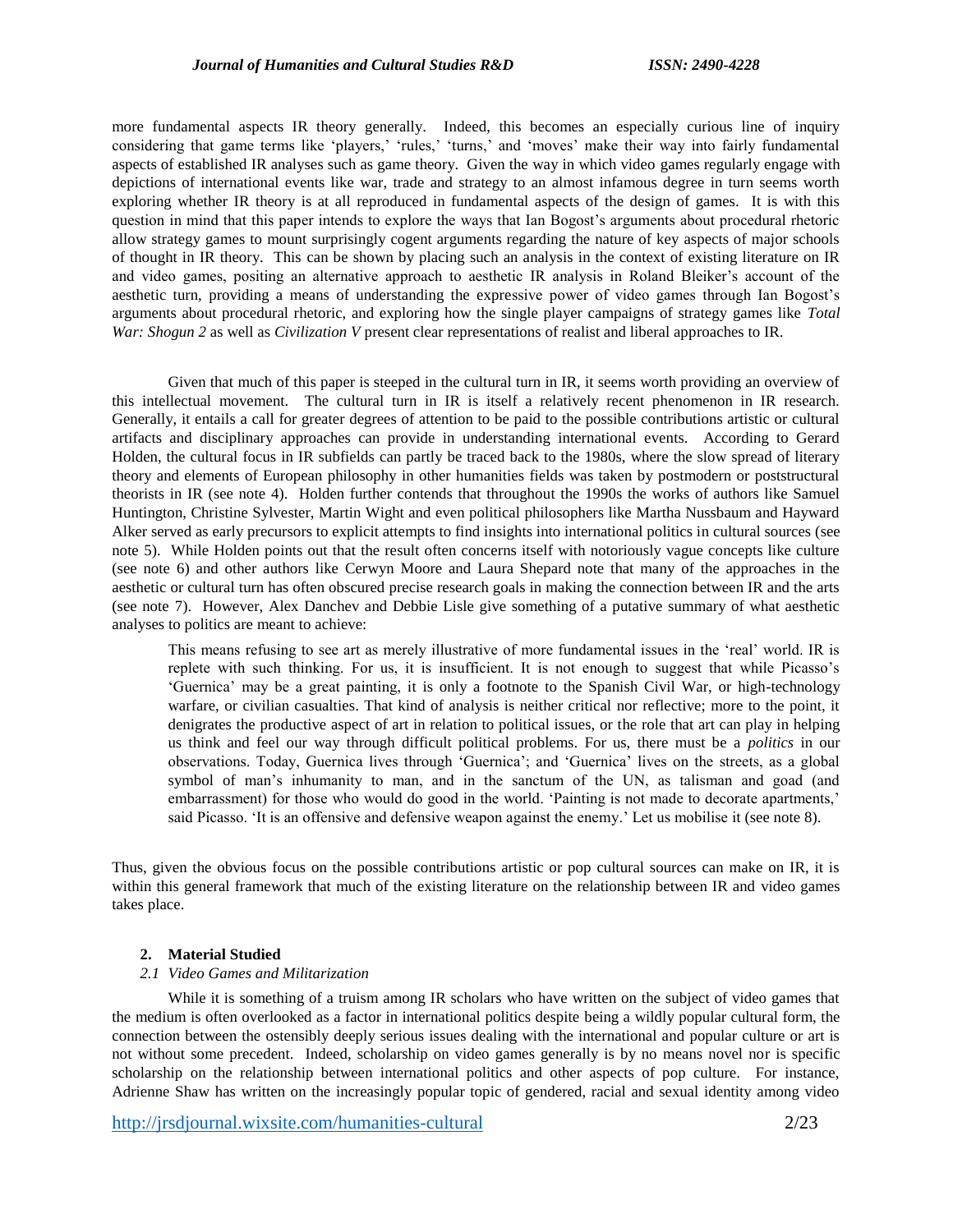game players (see note 9), and Jason Dittmer has written on the way *Captain America* comics have embodied imaginative geographical and national identity boundaries for Americans (see note 10 ). However, much of the IR literature on the topic has explored the relationship of very particular games (namely shooters) with the so-called "military-entertainment complex" and the role games play in extending state violence. This can be shown by contextualizing much of what has been written on video games and the international within James Der Derian's virtual theory.

Perhaps the most influential concept in much of the existing IR literature on video games is the militaryentertainment complex, or what Der Darian refers to as the military-industrial-media-entertainment network (MIME-NET) (see note 11). Among IR scholars who write about the impact of video games, however, Der Derian's systematization of the MIME-NET in a proposed "virtual theory" is particularly influential. For Der Derian, the increasing influence of digital technology on political or military planning served to increasingly thin out the practical and theoretical boundaries between planned virtual simulations and the much less predictable realities they hope to capture (see note 12) According to Der Derian, this dynamic is by no means new, as "the telephone in the First World War provided generals with the means and the arrogance to send hundreds of thousands of soldiers to their deaths from the relative safety of their chateaux headquarters," (see note 13) and indeed the very nature of empirical social science often fall into a similar trap as "positivist approaches—assuming that words transparently mirror objects, facts reside apart from values, and theory is independent of the reality that it represents—produce a fairly hermetic world-view with little room for the interpretation of accidents." (see note 14) However, for Der Derian the speed, ease of access to and widespread nature of digital technologies distinguish themselves from prior technological developments or systematic modes of thought (see note 15). The resulting harmony between commercial and state interests as both seek to pursue the opportunities to satisfy financial, entertainment or strategic needs provided by digital advancements set the stage for a dangerous kind of arrogance to permeate approaches to warfare as virtual simulations and widespread media depictions attempt to eliminate the worst elements of war and endow conflict a kind of virtuous character (see note 16). The result, according to Der Derian, is the synchronicity of the MIME-NET in virtuous war as an extension of state power:

Designed by the Pentagon, auditioned in the Balkans, and dress-rehearsed in Afghanistan, virtuous war took center stage in the invasion of Iraq. Virtuous war projects a technological and ethical superiority in which computer simulation, media dissimulation, global surveillance, and networked warfare combine to deter, discipline, and if need be, destroy the enemy. Ethically intentioned and virtually applied, drawing on the doctrines of just war when possible and holy war when necessary, virtuous war plays on its ambiguous status as a felicitous oxymoron. After September 11, as the United States chose coercion over diplomacy in its foreign policy, and extolled a rhetoric of total victory over absolute evil, virtuous war became the ultimate means by which the United States intended to re-secure its borders and assert its global suzerainty (see note 17).

It is within this conception of the increasing identification with civilian media and military interests, then, that much of the IR scholarship on video games takes place.

Thus, it is within this framework of the increasingly mutually reinforcing relationship between military and commercial media development that much of the existing scholarship on video games and IR takes place. These authors have commented both on how the production of video games as well as the themes found in video games have reflected the influence of militarization. Indeed, part of the formulation of Der Derian's virtual theory involves playing successive rounds of the shooter *Doom* retooled for use by the Marine Corps,18 and notes that the virtual identification of MIME-NET is clear in commercial military video games, where "the developmental lag between the real thing and its simulation has just about disappeared. From the F-16 to the F-117A, the M1A2 tank to the Bradley armored vehicle, the Aegis cruiser to the latest nuclear aircraft carrier, the video-game version arrives on the shelves almost as soon as the weapon system first appears." (see note 19) Mark Salter describes the way in which games as diverse as *Diplomacy*, *Civilization*, *America's Army* and *Grand Theft Auto IV* each use the constraints of a game world to impose particular imagined geopolitical realities on a player wherein the authority of the state is often

<http://jrsdjournal.wixsite.com/humanities-cultural> 3/23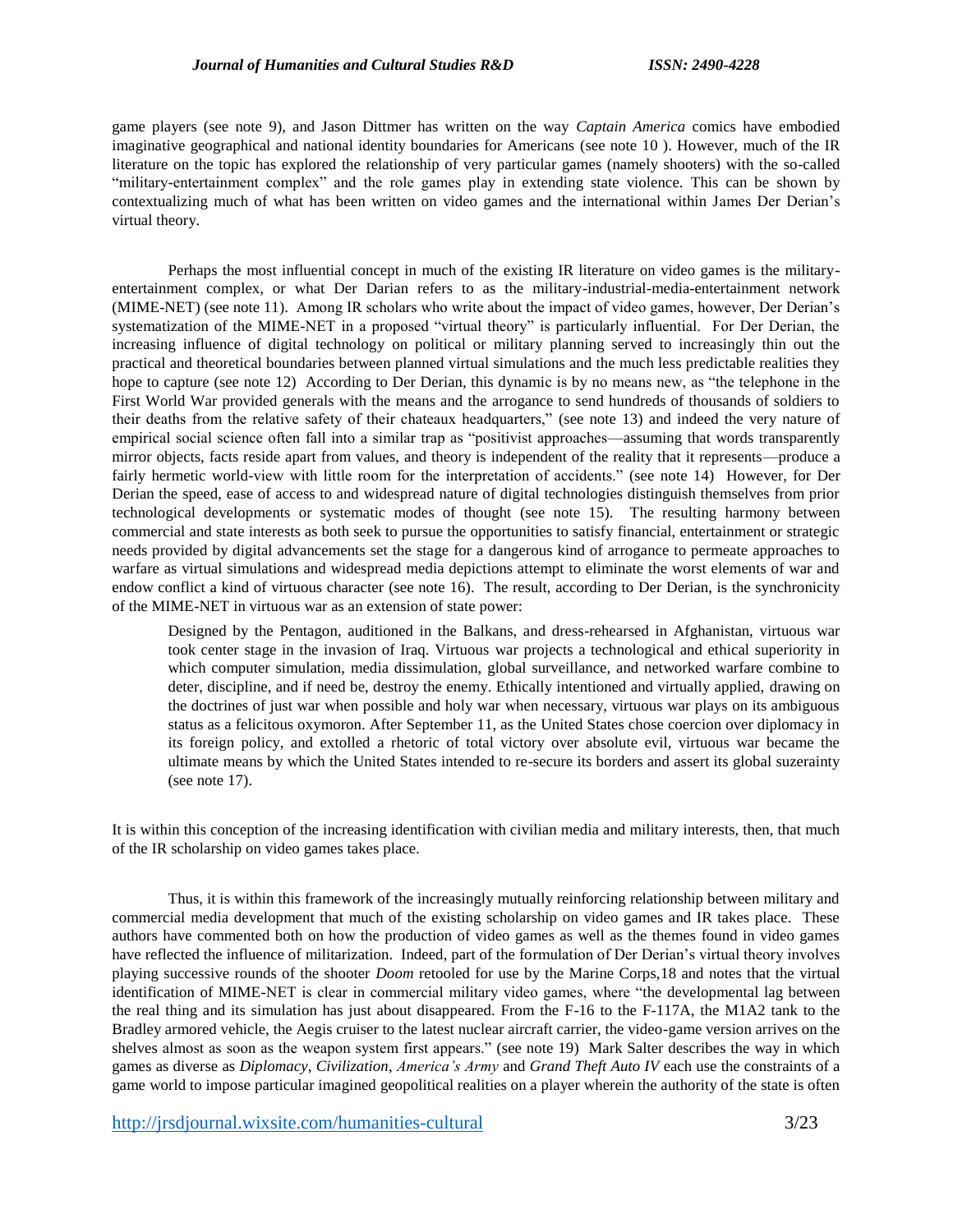central and the embodied nature of violence is often absent (see note 20). Nick Robinson is partly an exception in using Cynthia Weber's work on the way popular culture can reveal the foundations of IR theory as a means of interrogating themes of American exceptionalism in military shooters like *Medal of Honor* or *Call of Duty 4* (see note 21) However even Robinson has explored the militarization of video games through Ian Bogost's framework for the way in which games can mount implicit persuasive arguments such as the sanitized portrayal of war in *America's Army* or the portrayal of violence as a necessary response to the war on terror in *Army of Two* often serve pro-military themes to players (see note 22) while pointing out that games that are openly critical of military violence are either few in number or relegated to the far smaller independent game development scene (see note 23) Marcus Power invokes Der Derian in describing how military-themed shooters like *America's Army* serve to extend a romanticization of war that allows players a chance to exert a fantastical sense of control over complex historical military engagements wherein war and in particular the American military is portrayed in a sanitized benign light (see note 24) Sebastian Deterding is similarly concerned with the increasing integration of military and media in military simulations (particularly for video games), and traces the tradition of strategy games and the link to the military-entertainment complex to the use of some of the earliest war games like *Kriegsspiel* as a training tool for Prussian army officers during the 1820s (see note 25). For Roger Stahl the close identification video games often thematically make with current affairs, such as the news-like shooter *Kuma/War* or the much-touted military recruitment tool *America's Army*, often entail implicit ethical arguments that portray military action as an ultimately desirable or more effective solution to international issues and work to thin the line between a critical citizenry and an impartial soldiery (see note 26). Other authors in Nina Huntemann's collection *Joystick Soldiers* such as David Nieborg (see note 27), Randy Nichols (see note 28) and King and Leonard (see note 29) have also written on the intersection between militarization, American power and military shooters made the United States. Thus, much of the existing literature on the relationship between IR and video games has thus far largely focused on the way in which video games play a role in the larger MIME-NET and often serve as extension of state power.

Thus, that much of the existing literature on the relationship between video games and international politics have been largely focused on the place of games in the development of militarization whether directly in the production of games or the thematic content they contain. This analysis is often cast in the tradition of Der Derian's virtual theory and critique of the MIME-NET. However, it is worth pointing out that some of these authors often note the potential for video games to engage with more critical questions about IR outside of their place in MIME-NET. Salter, for instance, concludes that some other avenues of critical studies on geopolitics through the ludological study of games could be productive (see note 30) while Robinson argues that the persuasive character of games could serve to raise critical question in virtual worlds (see note 31). However, beyond Robinson' exploration of challenges posed to militarization in a handful of games (see note 32), the question of what video games could potentially offer for insights into broader disciplinary debates in IR theory remain unexplored. How to explore these possible insights outside of the military character of the Der Derian's account of the virtual, however, would probably require a different approach that gives some privilege to the possible insights video games can make as critical sources of knowledge in IR. This approach can be found in the works of other cultural turn writers like Roland Bleiker.

# **3. Area Description**

## *3.1 Roland Bleiker's Aesthetic Turn*

Given that previous efforts to examine video games in the context of IR have overwhelmingly focused on the connection between video games and the framework of militarization in virtual theory, exploring other means of analyzing video games and IR theory would in turn require some alternative theoretical approach to frame video games as potential sources of insight into IR. Whereas virtual theory highlights how the production, dissemination and content of media can be tied to the extension of state power, pop culture and digital media can also be interpreted as artistic artefacts with their own insights into international affairs. This notion is a heavy component of both the ontological and methodological critique offered by Roland Bleiker's account of the aesthetic turn in IR.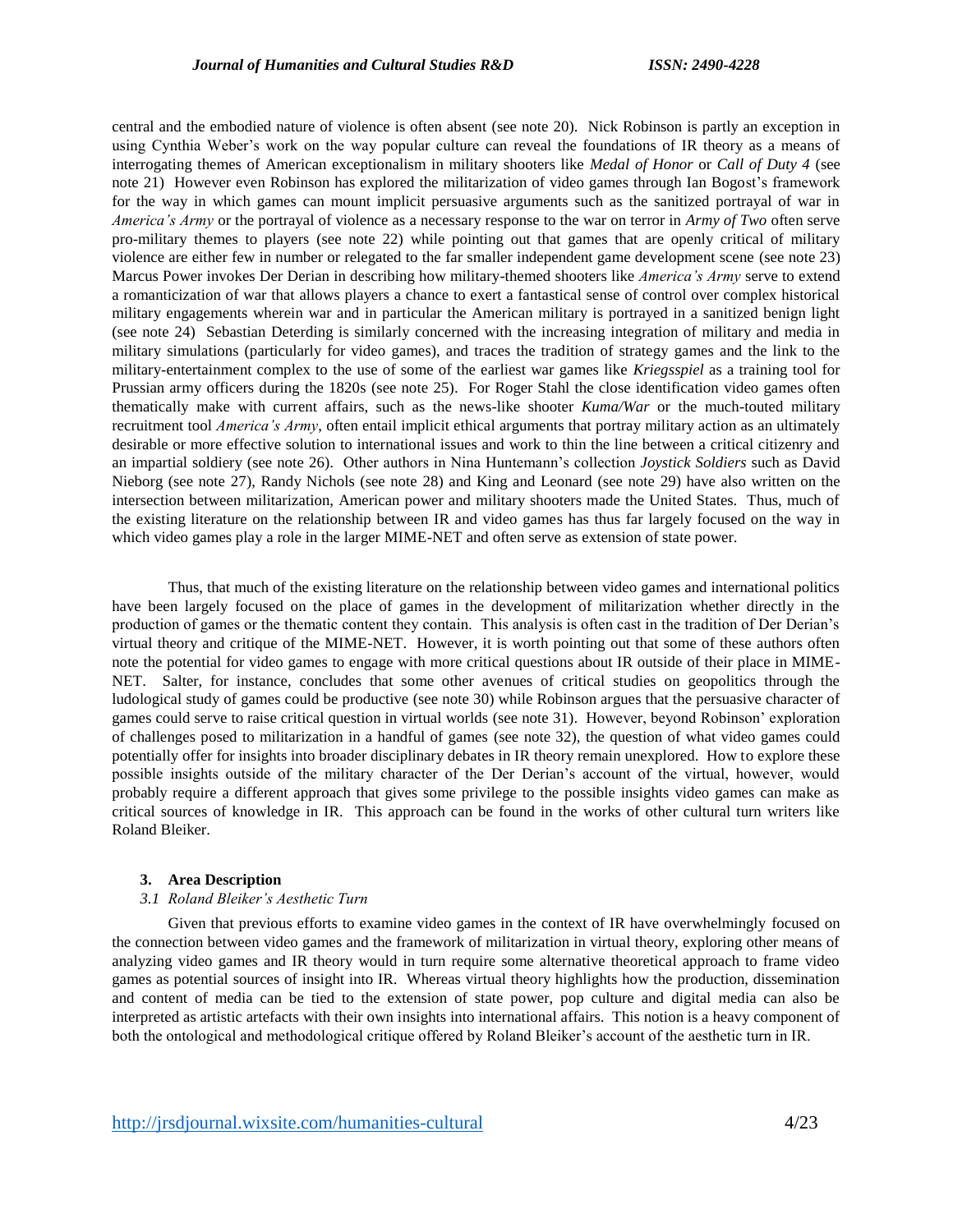Perhaps one the defining aspects of Bleiker's aesthetic turn in IR is its foundation in an epistemological challenge to more established disciplinary approaches to knowledge claims in international politics. Much like Der Derian's virtual theory, the aesthetic turn is also grounded in a critique of what it claims to be an overwhelmingly positivist approach to IR research. However, rather than questioning this approach in order to broaden ways of recognizing the extent of state power Bleiker's aesthetic turn is instead interested in arguing for the capacity for art and media to provide unique aesthetic insights into international politics. Bleiker grounds this approach in a critique of "mimetic" knowledge claims, which attempt to render IR theories as close to exact replicas of how social phenomena work as possible (see note 33). For Bleiker mimetic approaches in IR often obscure their own basis in subjective conjectures or assumptions about international politics in the quest for some notion of objectivity (see note 34). While Bleiker does not necessarily go further in claiming that the facts and objects of IR research are, as a result, themselves suspect, Bleiker does push the notion that how IR as a discipline translates or represents facts ought to not be taken for granted (see note 35). The preponderance in IR of an Enlightenment-era idealization of reason over other human faculties that in turn informed the pursuit of scientific legitimacy after the Second World War served to strip the socially and historically contingent aspects of Hans Morgenthau's assessment of the rise of Nazi Germany or Kenneth Waltz' assessment of the Cold War into a universalized and ahistorical objective description of international politics (see note 36). For Bleiker, however, the objectivity sought by a mimetic approach is almost impossible:

Consider, by way of illustration, the similarities between the work of a painter and a social scientist. Both portray their objects through particular modes of representation. Even a naturalistic painting is still a form of representation. It cannot capture the essence of its object. It is painted from a certain angle, at a certain time of the day, and in a certain light. The materials are those chosen by the artist, as are the colours and size of the painting, even its frame. Recall for a minute the famous and much-discussed painting by the surrealist René Magritte: the one that features a carefully drawn pipe above an equally carefully handwritten line that reads 'Ceci n'est pas une pipe' ('This is not a pipe'). What becomes obvious fairly soon – that the painting is not a pipe itself, but only an artistic representation thereof – challenges the very notion of mimesis. It draws attention to what, in Saussurian language, is called the arbitrariness of the sign: the fact that the relationship between signifier (the drawing of the pipe) and the signified (the pipe) is contingent on a range of interpretive steps (see note 37).

Bleiker even goes so far to say that a mimetic theory would not even be desirable, as a perfect representation "would merely replicate what is, and thus be as useless 'as a facsimile of a text that is handed to us in answer to our question of how to interpret that text' (see note 38)." Informed by the works of Kant and Deleuze, Bleiker posits the alternative to mimesis as a Romantic-era notion of the "aesthetic" as an attempt to give some privilege to the wide variety of other sensual forms of representation that may provide equally important academic insights other than those derived from the rational (see note 39). For Bleiker, the contemporary relegation of concepts like artistic taste and evaluation to being "of a purely private and thus subjective nature" (see note 40) misses an opportunity to provide "an alternative to the deeply embedded modern assumption that our knowledge of the world is structured according to the objects we see to know (see note 41)." Thus in ignoring the epistemological question about the relationship between representation and represented, mimetic tendencies in IR theory often end up entrenching particular subjective perspectives as objective at the expense of a range of other potential academic or ethical insights into international politics. The potential of those aesthetic insights is something the aesthetic turn explores in the methodological challenge it poses to traditional IR scholarship.

Following from an epistemological critique of established IR scholarship the aesthetic turn also offers a methodological challenge to IR study. While mimetic approaches to research not only entrench and thus mask their interpretive and subjective underpinnings, they also delegitimize alternative approaches to the study of IR that do not reflect a comparatively narrow emphasis on empiricism and reason as a source of knowledge. Bleiker does point out that the inclusion of artistic sources in IR is by no means entirely novel, attempts to do so aesthetically have certainly not been. While Bleiker notes that *Man, the State and War* is no stranger to literary sources, "Waltzian abstraction is obsessed with deduction, categorization and scientific legitimacy (see note 42)." At any rate, according to Bleiker subsequent IR orthodoxy has not seriously pursued this interest in the arts (see note 43). For

<http://jrsdjournal.wixsite.com/humanities-cultural> 5/23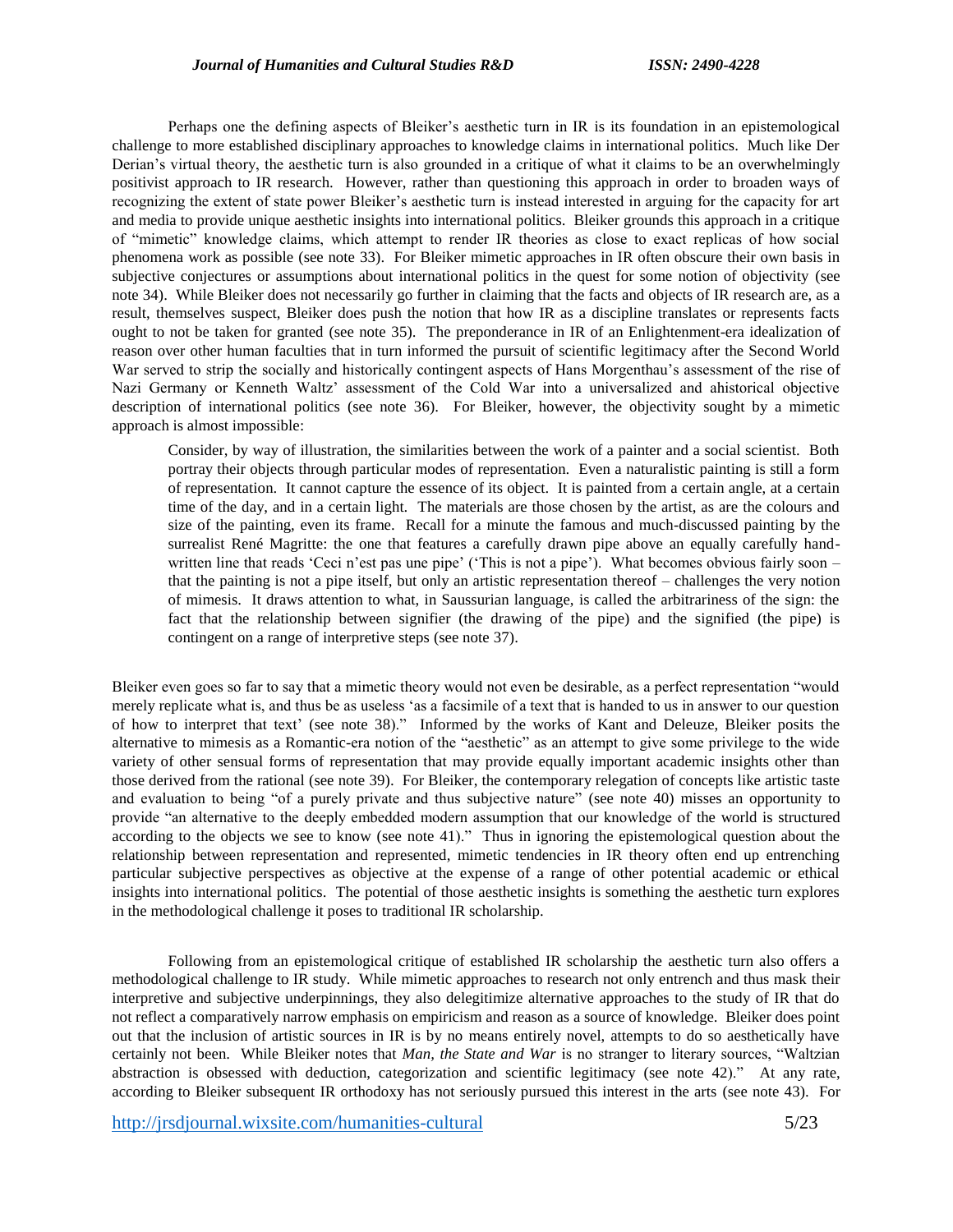Bleiker, however, (and much unlike Der Derian) the pursuit of artistic sources as an alternative means of attempting to understand (and potentially subverting) previous means of understanding international phenomena serves a key role in the aesthetic turn. Various art forms are often based in precisely the sensuous and non-rational experiential descriptions of history or international events that could be used to broaden the relatively limited notions of objectivity in IR scholarship (see note 44). The result, according to Bleiker, is an approach that evaluates the wide range of subjective approaches to epistemology rather than assuming ontological characteristics of objects of study. As Bleiker explains:

A brief illustration from the world of art may help: consider how Picasso's Guernica has given us insight into the Spanish Civil War and the human psyche not because it sought recognition and life-like representation. The significance of Guernica as a form of aesthetic insight and historical memory is located precisely in the fact that Picasso aesthetically engaged the very substance of politics: the difference between the represented and its representation. Guernica allows us to move back and forth between imagination and reason, thought and sensibility, memory and understanding, without imposing one faculty upon another (see note 45).

Thus arguments about the celebrations of military heroism in the music of Beethoven, the close relationship between popular memory of the Vietnam War and films like *Apocalypse Now* as well as the role literary fiction has played in justifying colonialism all seem to deserve some impact on the study of IR by virtue of their ability (see note 46). Indeed, in *Aesthetics and World Politics* Bleiker's own work engages in an extensive discussion on the way the poetry of Paul Celan, Pablo Neruda, Anna Akhmatova, Ko Un and the Prenzlauer Berg poets each played with the conventions of language to address or even seek alternative ways of thinking about the politics of their day (see note 47). Perhaps most importantly for this paper Bleiker even argues that inquiries outside the high arts into the way fictional representations of politics in pop culture are capable of revealing something positive about the societies on which they are based (see note 48). Thus, despite grounding itself in similar epistemological approaches to previous IR analyses of video games Bleiker's aesthetic turn also gives a means of developing a critical understanding of IR using artistic sources based on their unique capacity to provide alternative aesthetic insights.

Thus, Bleiker's aesthetic turn offers both an ontological and methodological basis for approaching cultural or artistic sources as the possible bases for aesthetic insights into IR. This is due to their capacity to frame or translate information in ways other than more orthodox logocentric approaches in social scientific IR research. However, while Bleiker's aesthetic turn suggests a possible way to approach video games as a possible source of knowledge in IR as somewhat independent artistic artefacts and outside of Der Derian's virtual theory, the question of how exactly an examination of video games can come about ought not to be taken for granted. Bleiker notes that a challenge in drawing aesthetic perspectives from artistic sources is meeting those sources in ways that do not simply fall back on simply privileging rationalist assumptions. Bleiker refers to the example of relying on musical insight or illumination, as "Both of these terms are inherently visual, reflecting a deep-seated assumption that our ideal experience, as Nussbaum stresses, 'must be a visual experience, that its illumination must be accounted for in terms of the eye' (see note 49)." Bleiker's own analysis of poetry as an example of aesthetic research begins with a similar question and attempts to answer it by highlighting the way in which poetry directly engages with normal conventions of language and thus give a space for imagining alternative approaches to politics (see note 50). Video games are potentially no different, as it is worth noting that disciplinary debates over even ontological questions of what video games are do exist. Thus, how aesthetic insights on IR can be gleaned from video games probably ought to be preceded by a discussion of Ian Bogost's notions of procedural rhetoric and the persuasive power of video games.

# *3.2 What is a Video Game?*

Much like in the way that Bleiker argues that the value poetry has for IR studies in playing with the fundamental conventions of language and thus speaking to the very political struggles over the control of language in authoritarian states, it seems worth exploring exactly what kind of aesthetic insight into IR could be drawn from video games. It is worth noting, however, how Bleiker acknowledges that his accounts of aesthetics and poetics are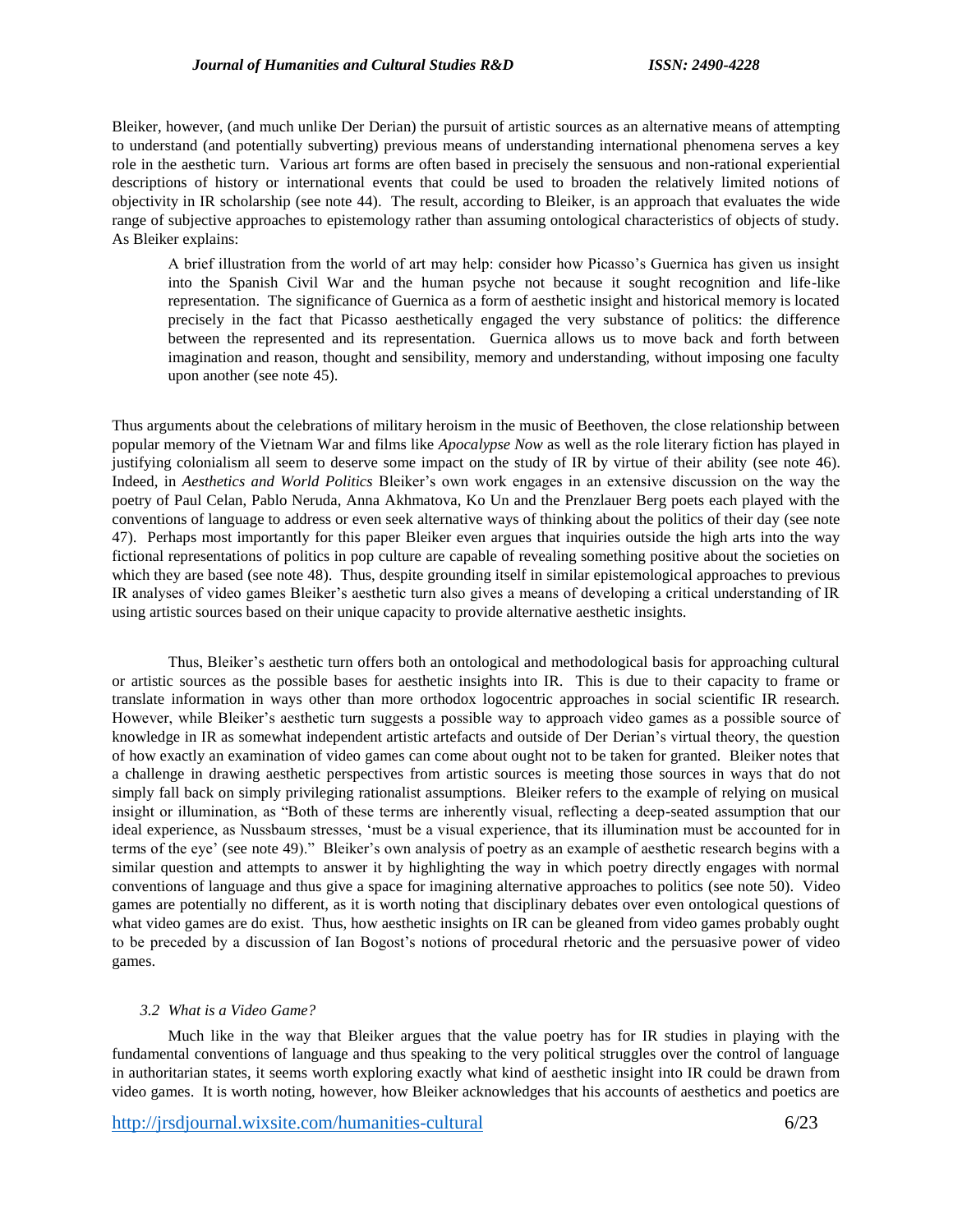not complete overviews of admittedly large topics since a full discussion of either would quickly outstrip an interdisciplinary argument that is ultimately concerned with IR (see note 51). Similarly, it is worth noting that the study of video game design and research has its own scholarship. Indeed, as Juul points out one of the early debates in video games studies were between the study of some notion of a tradition of games (ludology) and the study of the stories that games tell (narratology) (see note 52). For Montola, a social constructionist perspective on games challenges Juul as well as the narratology/ludology debate in favour of highlighting the intangibly symbolic nature of engaging with game play and the resulting intersubjective experience (see note 53). Thus, while even ontological debates about the nature of video games are varied, it is beyond the purview of this paper to settle them as the focus of this paper is rather on the connections between games and IR. Sufficed to say that this paper intends to present "an" understanding of video games that could be tied into the study of IR. This understanding is one that appropriates Jesper Juul's notions of video games as primarily rules-based activities and thus capable of the processbased persuasion argued by Ian Bogost.

One foundational notion in ludology is the concept of video games as being defined primarily as a rulesbased activity. For Jesper Juul, the primacy of rules and the constraints placed on the players of a game in video games as a medium can be considered as an extension of the notion of a game as a whole. Thus, while video games as such may be a relatively recent form of entertainment Juul places them in a longer tradition stretching all the way back to early board games like senet played in ancient Egypt (see note 54). Juul systematizes this tradition in what he calls a "classic game model" which emphasizes the fundamental importance of consistent sets of rules, concrete goals with differing values (win/loss, etc.) and negotiable outcomes (see note 55). However, according to Juul while the classic game model may provide a basic approach to understanding how games could generally function it does not necessarily account for the appeal or variation of computerized games (see note 56). For Juul, the introduction of computers to the classic game model changes the dynamic of how a player interacts with a game, given that a computer (or equivalent digital format) is capable of refereeing rules independent of human activity as well as processing more numerous and more complicated rules than their non-digital counterparts—all potentially without letting a player know (see note 57). This becomes a particularly important point given the narratological-ludological debate, where video games could be analyzed or read like other forms of digital media. Many video games usually project some kind of fictional world to effectively justify the pretense of engaging with the otherwise somewhat arbitrary rules they present (see note 58). However, for Juul focusing on these fictional elements ignores the substantial contribution game rules make to how a player relates to more traditional audio-visual parts of a video game. As Juul points out, representational elements may be expressly used to hint at otherwise hidden rules:

In a game with a first person perspective, the player facing evil-looking monsters is likely to assume the monsters are avoided or possibly destroyed. If the images of the monsters were replaced by something benign, perhaps large flowers, the player will likely make different assumptions about the rules of the game. It is not just the graphical representation, but also the rules of the game that project the fictional world (see note 59).

The interplay between traditional fiction and game rules can also be revealing when a dissonance occurs, which Juul explores in the example of character design in *Tekken 4*:

In the fighting game *Tekken 4*, players can choose between a number of different characters. In this case, we have chosen the small girl, Xiaoyu versus the big muscular Marduk (figure 5.11). The representation of the game leads us to believe that Marduk is a stronger character than Xiaoyu but, in actuality, her strength is on par with all the larger characters in the game (figure 5.12). In my experience, the discrepancy between the outward appearance of the characters and the rules governing their behavior tends to be considered humorous. Here, the surprising difference between what the representation suggests and what the game rules determine adds depth to the characters in the game. It also ties into the story of David versus Goliath, and the supposedly amazing powers of martial arts. In this case, the representation cues something that is contradicted by the rules, but this incongruence is an interesting effect (see note 60).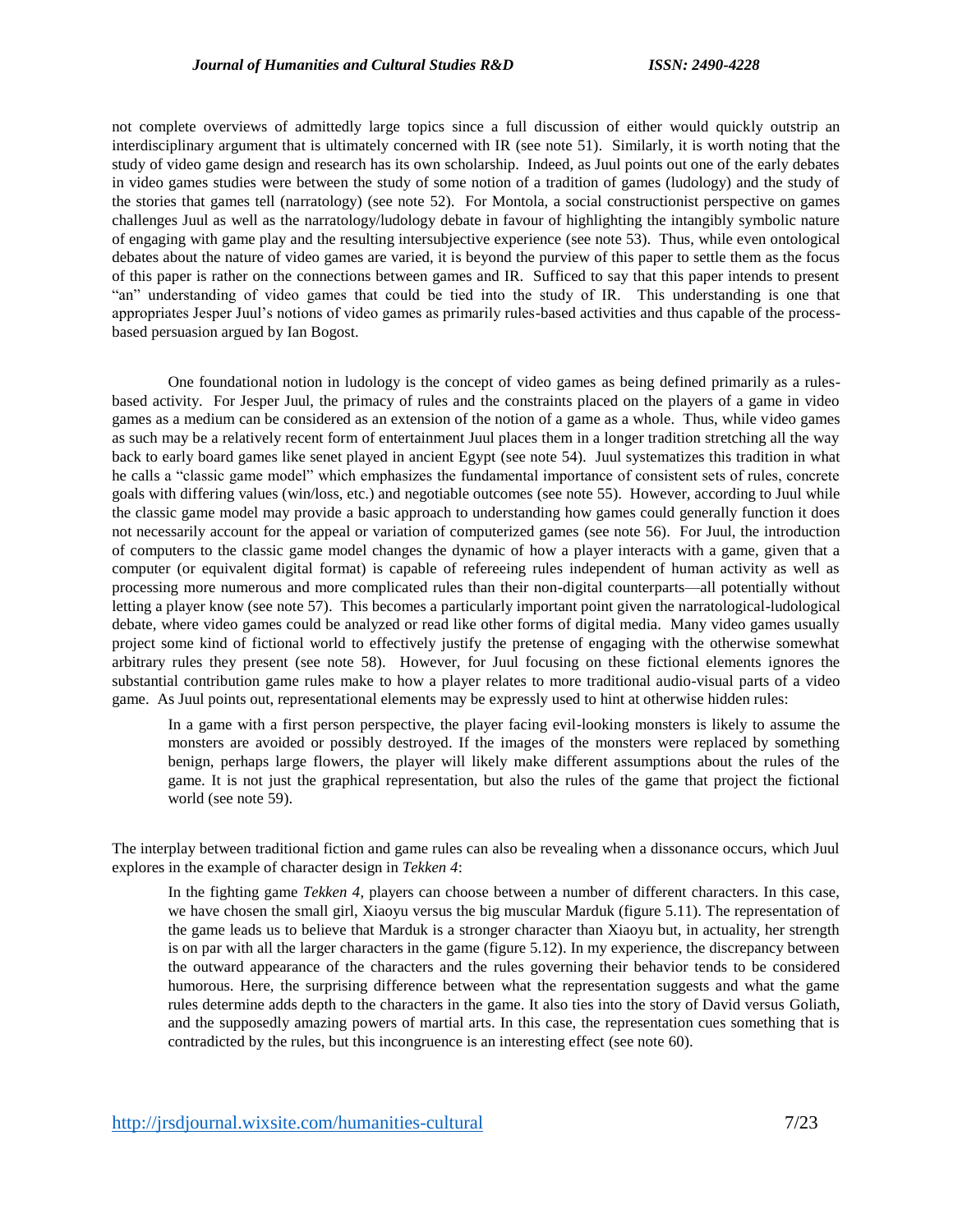Thus, for Juul video games exist as the latest extension of a longer tradition of media and entertainment that is distinguished by how rules play a central role in how a player accesses a game. What exactly those rules could potentially express is an idea that is further explored by Ian Bogost.

One possible way to understand how video games can mount arguments as rules-based forms of media is through what Ian Bogost refers to as "procedural rhetoric." Juul suggests something similar in mentioning the way in which the fictional worlds games project are necessarily stylized abstractions of activities that occur out of the game. As a result, in-game interactions that are omitted, left simplified or made particularly complex can in turn highlight what the game considers to be ideal aspects of that experience (see note 61). Thus, while "Virtua Tennis simulates lobs, smashes, and other dramatic aspects of tennis, whereas tennis elbow and broken rackets are omitted (see note 62)." This becomes an idea that is particularly relevant for Bogost. Bogost begins with the notion that one of the defining aspects of computer code as essentially being the execution of a series of codes, which Bogost refers as to as procedurality (see note 63). For Bogost, the procedures that dictate computer behavior are in many ways analogous to the procedures that are found in regular human interaction. Indeed, most of human behavior is governed by some notion of procedure or underlying logic, which can describe the intersection of multiple malleable and complex cultural practices as well as dense mechanical workings (see note 64). Bogost thus argues that the nature of computers as process enacting machines make them uniquely suited to describe procedurality by presenting other representational procedures, making a kind of procedural rhetoric that Bogost presents as distinct from written or verbal forms of rhetorical persuasion (see note 65). Procedurality is especially given persuasive power considering the often interactive nature of procedural computer representations, as the ability for a participant to manipulate or explore the bounds of a given procedure (what Bogost refers to as "possibility space") effectively forms the contours of an argument about how a procedure works (see note 66). In Bogost's own words:

For example, many players and critics have celebrated Grand Theft Auto *III* (*GTAIII*) as a game that allows the player to "go anywhere, do anything." This sentiment is flawed for several reasons. First, the game does not actually allow the player to "do anything"; rather, in the words of one reviewer, "*GTAIII* let you do anything you wish, within the parameters of the game." The "parameters of the game" are made up of the processes it supports and excludes. For example, entering and exiting vehicles is afforded in *GTAIII*, but conversing with passersby is not (see chapter 3 for more on this subject). This is not a limitation of the game, but rather the very way it becomes procedurally expressive. Second, the interactivity afforded by the game's coupling of player manipulations and gameplay effects is much narrower than the expressive space the game and the player subsequently create. The player performs a great deal of mental synthesis, filling the gap between subjectivity and game processes (see note 67).

Bogost gives a possible example of what procedural rhetoric could describe in the hidden ideological underpinnings of political life (see note 68). Of particular interest to this paper, Bogost suggests that video games are examples of complex collections of computational processes that combine to create representations of the logic that drives political action. For Bogost the strict constraints that *America's Army* places on players that entail in game punishments for deviations from either the American army's rules of engagement or the chain of command, the use of a persistent "honour" score to incentivize the completion of missions by those standards and the general lack of any particular geopolitical relevance to the missions players are expected to complete all contribute to underlining the portrayal of the American army as an apolitical entity that rewards service for following orders rather than a moral stance on a particular conflict (see note 69). Thus the interaction between rules/procedures, procedural rhetoric and play is one kind of alternative aesthetic insight that video games can bring to the study of IR theory. The way this interaction manages to procedurally mount cogent arguments about the nature of international politics can be explored in both *Total War: Shogun 2* and *Civilization V*.

# **4. Discussion**

# *4.1 Shogun 2*

One possible example for exploring how video games can present procedural arguments about the nature of international affairs is the game *Total War: Shogun 2*. The game was released in 2011 and developed by the UK-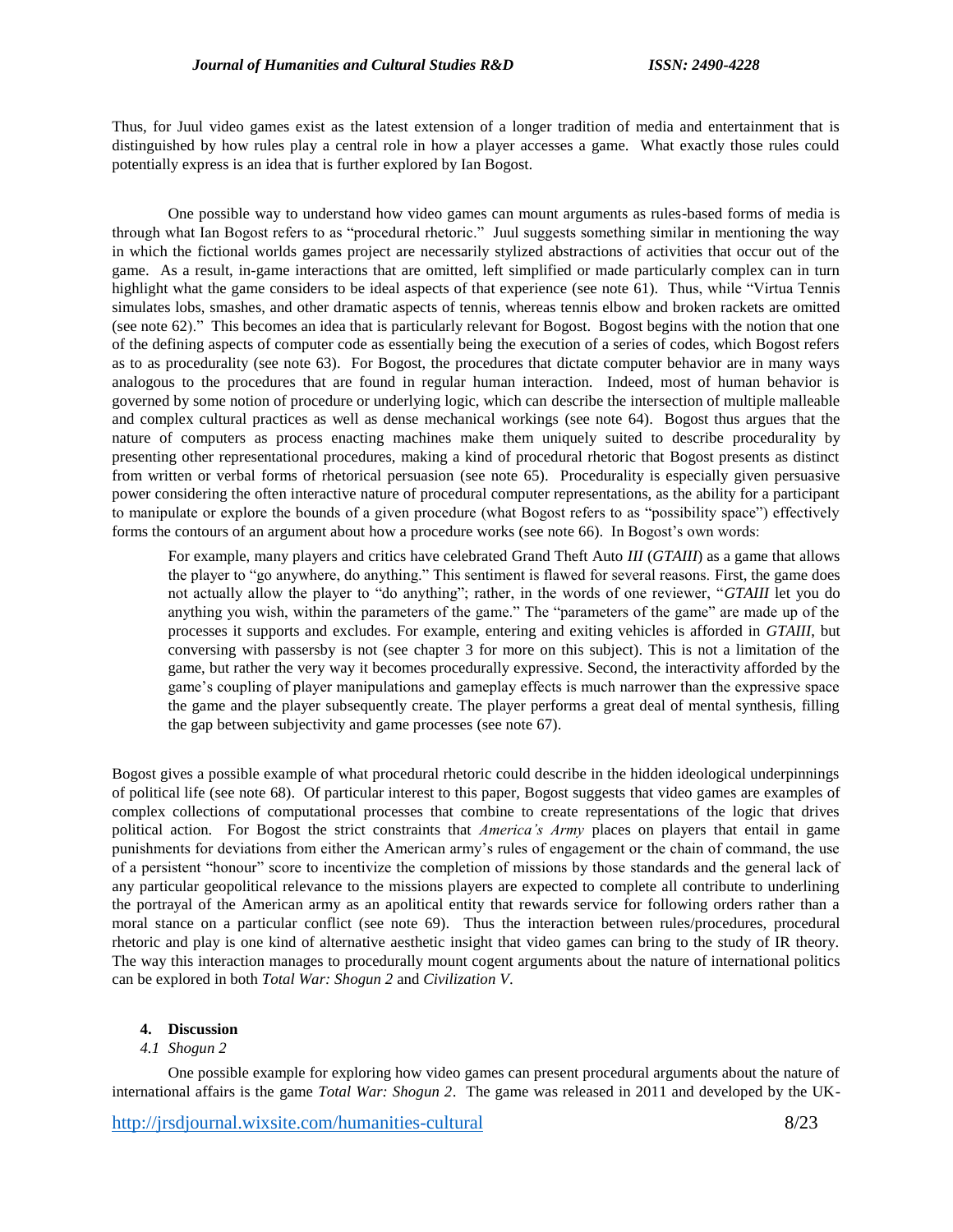based The Creative Assembly. The game is the seventh in a series that began with *Shogun 2*'s direct prequel, *Shogun: Total War*, in 2000. *Shogun 2* comes from a line of grand games with the conceit of allowing a player direct control over large historical battles where groups of up to hundreds of units can be tactically maneuvered in real-time. The series has maintained this tension between grand strategy and tactical battles over a number of different historical periods in Europe, with *Shogun* and *Total War: Warhammer* being the exceptions (see note 70). Given its place in a series of games that have functioned relatively consistently, the choice of *Shogun 2* over other *Total War* games may seem somewhat arbitrary. However, it is worth pointing out that it was an especially well received entry and even won a British Academy of Film and Television Arts award for best strategy game in 2012 (see note 71). It also seems worth noting that while *Shogun 2*'s main game has an online multiplayer variant as well as two later expansions, none of these variants affect the main campaign and are thus being excluded as somewhat different aesthetic experiences of their own. Regardless, *Shogun 2*'s main single-player campaign potentially serves as a particularly cogent procedural expression of realist thought in IR and is worth examining as an example for this fact alone. This can be shown by providing some notion of a realist approach to IR, examining how these notions express themselves procedurally in the rules that govern *Shogun 2*'s game world, and addressing some possible problems this analysis might cause.

Any analysis of how political realism expresses itself in *Shogun 2* probably ought to be preceded by a summary of the game itself. In *Shogun 2*, a player is tasked with the management of a Japanese aristocratic family towards the latter half of the Warring States Period in 16th century Japan. As such, players witness the collapse of feudal Japan as each faction seeks to maintain its independence and/or place itself as the ruling military shogunate. The game is played primarily from an isometric top-down perspective somewhat mimicking the experience of playing a board game. The major conceit of the Total War series sees the game played out in two kinds of maps; a general map of Japan where strategic choices are made and a tactical map where a player makes choices for an army fighting particular battles. On the general strategic map most of modern-day Japan is represented and divided into smaller individual provinces, each of which contain a town from which armies can be recruited as well as a range of infrastructural improvements that can be upgraded as the game goes on. While a player initially sees the few provinces they initially own in addition to nearby provinces as well as a general territorial layout of Japan, a stylized fog of war hides relevant information such as ownership, troop movements and infrastructure. The strategic map also sees a player move various human agents like armies, fleets, assassins, bureaucrats, and priests around not unlike board game pieces. The strategic map also allows players to manipulate various elements of their internal affairs such as tax policies (with higher taxes causing higher risks of civil unrest), spending on infrastructure, the dynamics between their family members as well as areas of research that give bonuses to the faction and open up technological developments such as gunpowder. The strategic map further allows players to deal with other factions through a screen listing relevant information about each faction (power, wealth, personality, integrity, opinion of the player, etc.) as well as the option to trade set policies (trade agreements, ceasefires, dynastic marriages, military alliances, open border treaties, etc.). Decisions taken on the strategic map work on a turn-based basis, the player being given a certain budget every turn to recruit soldiers or make improvements to their provinces (or both) and all of their human agents only being able to move a limited distance around the map each turn. Meanwhile, the various tactical maps allow players to more directly attempt to affect the outcome of their strategic decisions (ostensibly when armies either run into each other or siege towns) in real-time by giving orders to their armies at the same time as their opponent. At the start of a game, the player is given the option to manage a range of 10 playable Japanese noble clans each starting in different parts of a map of feudal Japan and with different strategic or tactical advantages. For example, the Oda faction recruits superior non-noble soldiers cheaper than other factions, while the Hojo build cheaper castles as well as better siege engines. Regardless, each faction is given the goal of conquering a certain amount of province within a certain amount of time. Depending on the choice of the player, this can range from twenty-five to sixty provinces between 1545 and either 1580 or 1600. Aside from the ultimate goal of the imperial capital in Kyoto, each faction has an additional goal of capturing particular nearby provinces. Ultimately, if the victory conditions set at the beginning of a game are met a player is rewarded with a premade cut-scene proclaiming them the new shogun of a regime that set the foundations for present-day Japan, while the player loses when either their last province is taken or the allotted time runs out without completing their victory objectives (see note 72).

<http://jrsdjournal.wixsite.com/humanities-cultural> 9/23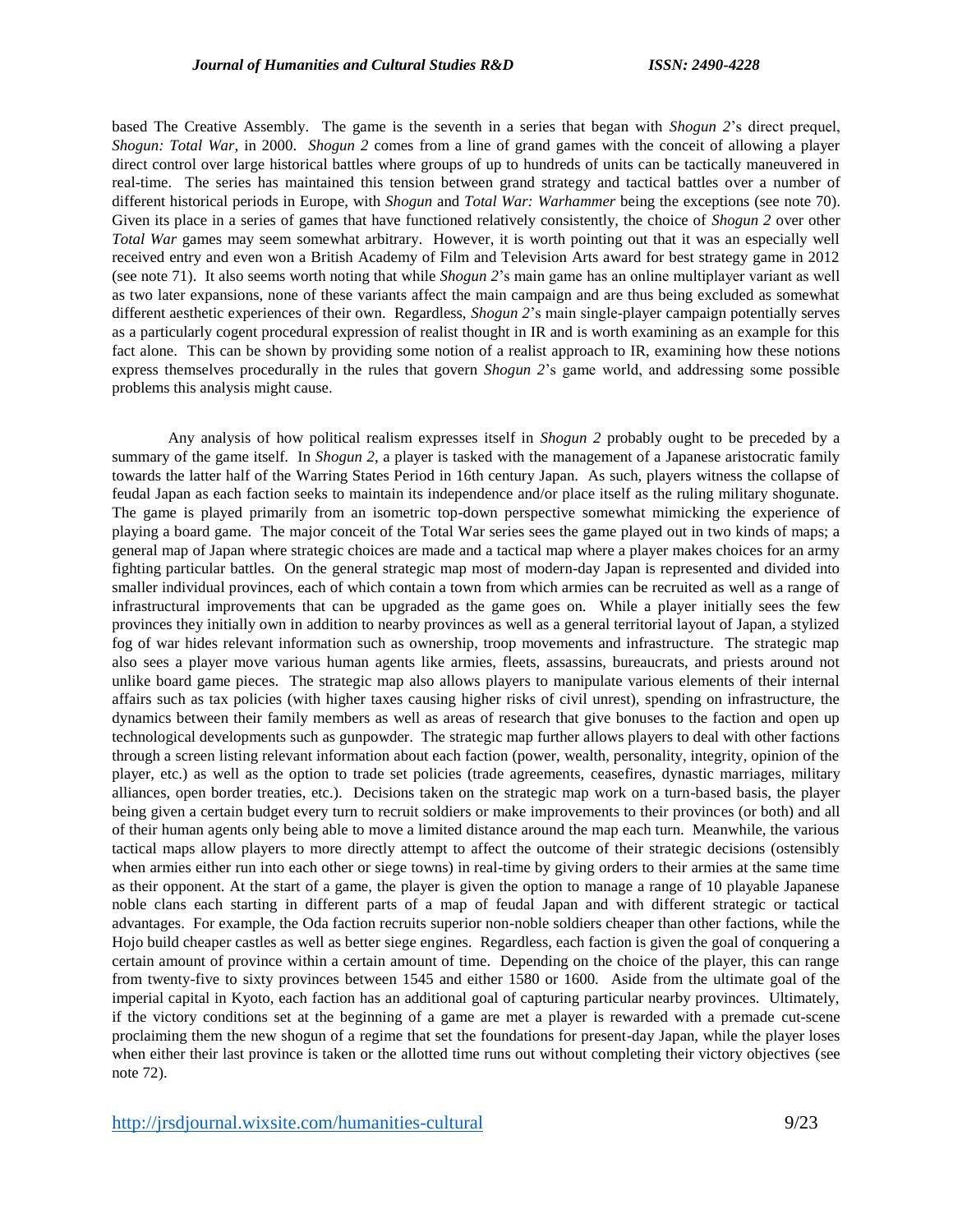### *4.2 Mearsheimer and Realism*

One useful tool in examining the procedural representation of IR in *Shogun 2* are some of the key features of the realist struggle for power, particularly as it is expressed by John Mearsheimer. As its name suggests, Mearsheimer's offensive realism is an offshoot of the realist school of thought in international relations and Mearsheimer thus borrows a number of realism's basic assumptions. Besides agreeing with realism's basic premise that states are the primary (or really only) actors exerting influence in international affairs (see note 73), Mearsheimer also identifies five major 'bedrock' assumptions that inform offensive realism. For one, the international system is anarchic and maintains no central authority that governs above independent states in the system (or, that there is no world government). In addition, states (specifically great powers) also inherently possess some offensive military capability. States can also never be certain about another states' intentions. The maintenance of territorial integrity (survival) is the primary imperative of all states. Lastly, all states (specifically great powers) are rational actors that consider the effects of their decisions and their chances of survival in a calculated or strategic manner. Mearsheimer admits that none of these assumptions individually entail a system defined by conflict. However, the primary drive for survival coupled with the uncertainty over whether their neighbours will attack with their military capabilities and an anarchic system that does nothing to stop such an attack from occurring put a great deal of pressure on states (see note 74). This means that the rational, calculated response of any actor in such a system would be to adopt a self-serving attitude that measures raw military wherein alliances are brief and power is the main factor in any relationship with another state, particularly as a deterrent (see note 75). In effect, the more power a state has the less likely weaker neighbours are to take advantage of an anarchic system. Offensive realism's distinguishing characteristic becomes apparent when Mearsheimer suggests an upwards limit to the total distribution of global power that states share, with the gains of any one state necessarily inflicting a relative loss on its rivals. As there is no way to determine just how much power assures a state's security in the long run and that the security dilemma resulting from any rival states' fear of any other state's increase in power (see note 76), Mearsheimer ultimately concludes that the pursuit of hegemony or its closest approximation is the goal of at least all great powers (see note 77). It seems worth noting that while Mearsheimer's offensive realism is by no means the only or only legitimate formulation of an old and diverse IR approach, it is ostensibly not within the bounds of this project to give a comprehensive view of international realism. However, Measrsheimer does express some key realist notions in a fairly straightforward manner, and the implications of offensive realism are particularly appropriate in examining the manifestation of international politics in *Shogun 2*.

#### *4.3 Realism Procedurally Represented*

It is within this context that games like *Shogun 2* can mount a procedural argument about the systemic constraints placed on state behavior in IR. In the case of *Shogun 2*, the nature of the constraints and goals structured in the game in many ways encourage a player to engage in a deeply realist analysis of the role power plays in IR. This, for instance, extends to the bedrock assumptions Mearsheimer puts forward about international politics. Just as Mearsheimer posits state sovereignty as the foundation of structural anarchy, so too does *Shogun 2* present the player control over playable clans which with only a few exceptions (such as vassalage to another faction, which is temporary) are effectively sovereign given that no other faction dictates their (or the player's) decisions. Much as Mearsheimer's states all possess some offensive capability, so too do the most of the factions in *Shogun 2* all raise armies, navies and saboteurs (the exception being a landless faction for rebels and a faction of roving European trading ships). While a player in *Shogun 2* can receive a vague notion of what other factions in the game intend either through the diplomacy screen or through espionage, the player is not allowed to see what goes on beyond a little ways outside their borders and thus can never truly know what other factions in the game are planning. For Mearsheimer states are primarily concerned with survival and territorial integrity, just as players in *Shogun 2* are presented with the prospect of losing all of their provinces as tantamount to losing the game (see note 78). Mearsheimer's final bedrock assumption that states make decisions based on rationally or otherwise strategic calculations is in turn expressed by the decisions of the player, who acts in their own self-interest presumably in a quest to win the game. Beyond Mearsheimer's bedrock assumptions, other fundamental aspects of *Shogun 2* reflect the centrality offensive realism assigns to the relative distribution of hard military power among actors in an international system. Mearsheimer's conclusion that hegemony is the overall goal of great powers is directly represented in *Shogun 2*, not only in the overall goal of the game being to conquer large swaths of province but in

<http://jrsdjournal.wixsite.com/humanities-cultural> 10/23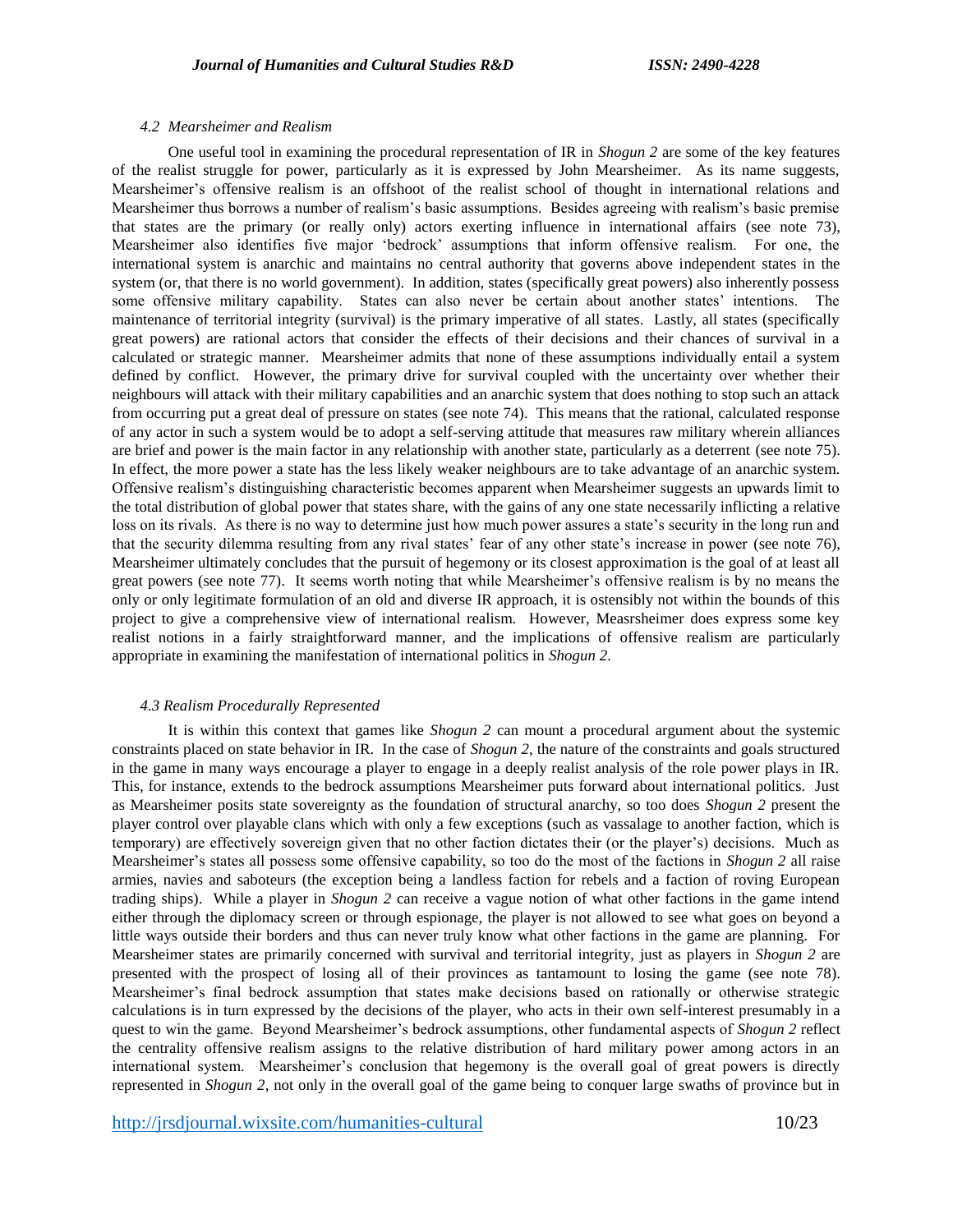the security dilemma created by the in game relationship between province, wealth and military power. All units in *Shogun 2* require regular salaries on top of recruitment fees, meaning that the only way to field the armies and agents necessary to defend a player's borders against their neighbours if they increase in power is to acquire increasing levels of revenue. While establishing trade routes with other factions is one way a player can gain these funds, trading relationships are subject to the shifting political relationships between those factions. The only alternate way to assure a consistent flow of revenue is to hold and develop provinces, with a single additional province adding a substantial increase in funds. Given that the only way to acquire more provinces is to field the armies capable of taking it and that the number of provinces on the map is limited (see note 79), conflict in *Shogun 2* is inevitable. While computer-controlled factions and indeed the player may respond to the distribution of power in different ways, the depiction of power at the core of these relationships does not change. Computer-controlled factions are scripted to relate to the player and each other through static "personalities" as well as through a dynamic relation score that changes over time, a major cause of change being territorial expansion. While ambitious personalities may opt to expand quickly they risk a drop in relation with smaller peaceful personalities (see note 80), a situation the player may face or exploit by allying smaller threatened factions in what Mearsheimer calls "balancing (see note 81)." Even the player's relationship with the nominal sovereign is more like with that a hegemon and is dictated by these power dynamics, especially as the player's progress is marked by a meter representing the attention paid by the imperial shogunate. *Shogun 2*'s end game generally consists of a "realm divide" event wherein this meter is filled, the shogunate is threatened enough to declare war on the player with a powerful army and unites all of the other factions against them (see note 82). Thus, the central role power plays in the way in which players interact with other factions in *Shogun 2* clearly present the game's rules as a staunchly realist process.

It is worth noting, however, that there are potential limits to overlaying an offensive realist analysis to *Shogun 2*. For instance, for Mearsheimer realism is based on an obvious but implicit weight given to the centrality of the modern state and its coercive capacities. Indeed, much of Mearsheimer's own analysis of great power behaviour in *The Tragedy of Great Power Politics* does not extend before the 1850s (see note 83) and even typifies nuclear superiority as a means for great power survival in systemic anarchy (see note 84). Taking place in the midto late 16th century, *Shogun 2* ostensibly takes place long before Japanese statehood or even before the concept of statehood is considered to have originated in Europe and long before the advent of nuclear weaponry. Indeed, the events depicted in the game are thematically closer in nature to a feudal civil war than an international system. This is reflected in certain more theme-specific aspects to how the game manipulates the way players relate to other factions in the game. The most notable among these is perhaps the influence of an actual sovereign in the emperor of Japan. The theme also exerts itself in other ways such as the impact dynastic marriages, hostage exchanges and a reputation for honouring or dishonouring treaties can play in the relation modifiers which dictate a player's relationship with another faction (see note 85). This is worth mentioning given the integrated nature of theme and rules in video games, given Juul's insistence that different sets of games rules cannot simply be arbitrarily represented by different thematic presentations (see note 86). Part of this dissonance could potentially be addressed with the admission Mearsheimer makes to the role factors other than structural anarchy play in shaping foreign policy, citing the German nationalist supplement to Bismarck's realpolitik (see note 87). Another possible response could suggest that though players represent feudal noble clans, factions in *Shogun 2* play far more like centralized states. Beyond the possibility of civil unrest or armies mutinying, decisions taken over a faction's internal and external policy are almost entirely centered on the player (see note 88). However, Bogost's notion of the limits a game's possibility space affords a player suggests another possible argument. Despite the thematic dissonance produced by the historical elements of *Shogun 2*, the highly centralized nature of decision-making in *Shogun 2* means that a player is not bound to respect treaties, engage in dynastic marriages or recognize in-game imperial authority. Beyond damaging relations with other neighbouring factions the player was probably going to declare war on anyway given the nature of the game there are no other repercussions on the player for breaking treaties or alliances. Similarly, a player has no reason to appease the Ashikaga faction beyond the risk of antagonizing a very powerful but very passive imperial authority that the player has to defeat to win the game anyway. The gap between the game's rules and thematic content seems to fit in line with the notoriously older general tradition of realist thought beyond Mearsheimer. The struggle for hegemony and power in the absence of a structural authority was as pervasive for *Shogun 2* in feudal Japan as it was for Hobbes in Stuart England or Thucydides in Greece. Thus,

<http://jrsdjournal.wixsite.com/humanities-cultural> 11/23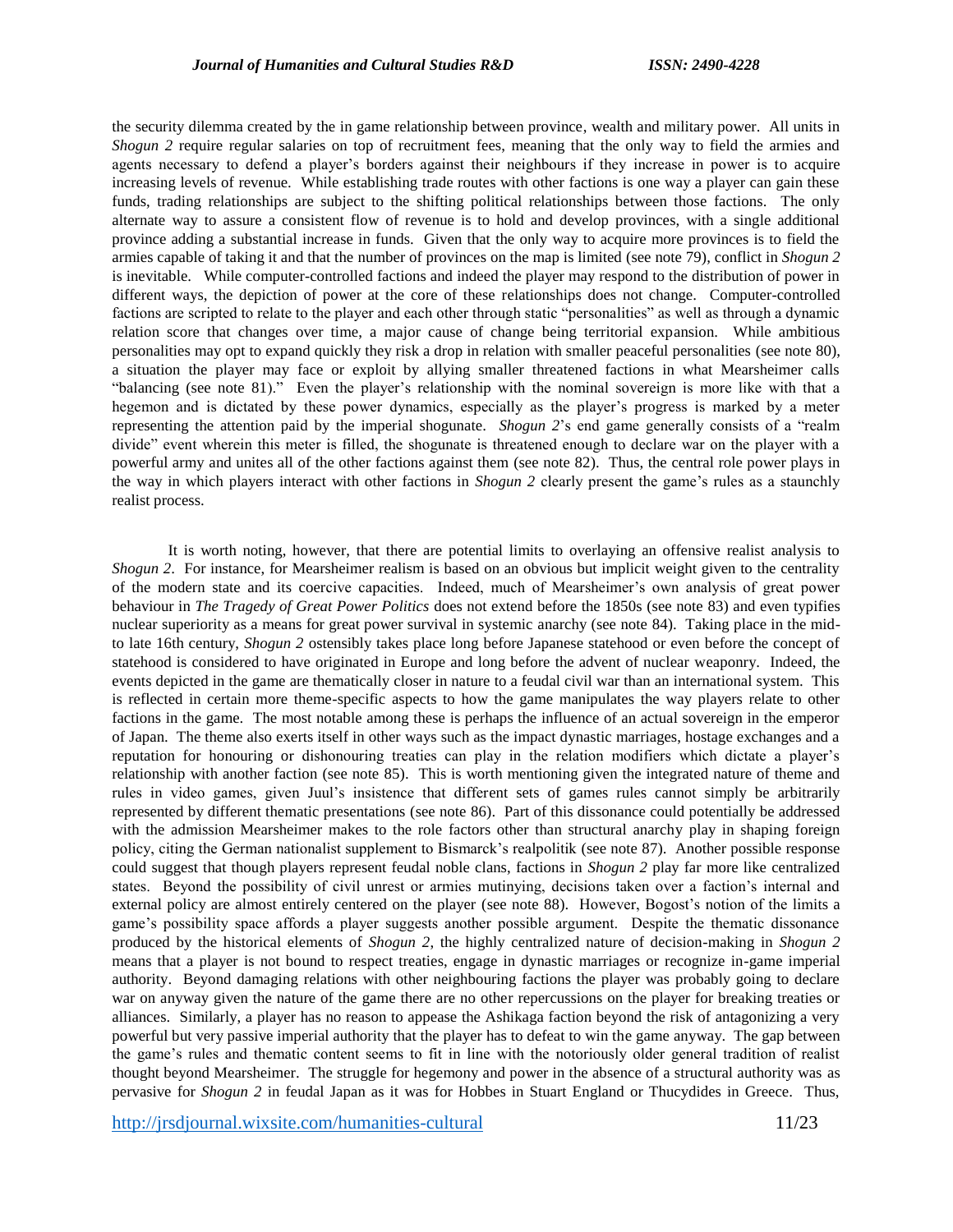despite the thematic historical trappings of *Shogun 2* the game remains very much about the centrality of power among effectively sovereign entities in line with realist IR thought.

Thus, *Shogun 2* serves as one possible example of a video game presenting a procedural representation of fairly fundamental elements of realist IR thought. This was demonstrated by presenting a particular account of realism as expressed by John Mearsheimer, examining how power plays a central role in the very realist underpinnings of *Shogun 2*'s process and addressing some potential conflicts in applying realism as an ideological framework to the game. *Shogun 2*, however, is not the only strategy game that can mount similar arguments about IR.

#### *4.4 Civilization V*

Another possible example of how video games can procedurally represent aspects of IR theory can be found in the game *Sid Meier's Civilization V*. This is particularly obvious the manner in which it allows a player to enact the major elements of certain liberal approaches to IR like the democratic peace theory. Released in 2010 by developer Firaxis, *Civilization V* is (somewhat counter intuitively) the sixth in a series of eight games that began with *Sid Meier's Civilization* in 1991. Much like the *Total War* series, the *Civilization* games have all shared the relatively consistent conceit of having a player lead a recognizably historical "civilization" through recognizably historical and technological eras. As players generally progress largely linearly from nomadic to agrarian to industrial societies, they make choices about the internal politics and culture of their civilization as well as they way they relate to other civilizations (see note 89). Also like the *Total War* games, the tradition of games could suggest that the choice of Civilization as a topic of study is somewhat arbitrary. However, unlike *Shogun 2* which was critically well received and performed well on its release *Civilization V*'s marked popularity (selling some 21 million units worldwide by 2014) (see note 90) as well as its potential ability to procedurally represent the democratic peace theory make it a clear example for studying strategy video games. Like *Shogun 2*, meanwhile, it is worth noting that *Civilization V*'s single player campaign also has a multiplayer variant and two later expansions, though the expansions directly impact how the main campaign is played and will thus be treated as part of it. The manner in which *Civilization V* argues for the democratic peace theory can be shown by first summarizing some expression of the democratic peace theory (namely as it is accounted for by Michael Doyle) and examining how major elements of the theory like constitutional, international and cosmopolitan law manifest in playing *Civilization V*.

In *Civilization V*, a player is tasked with managing a civilization as it progresses through a facsimile of world history and achieves a level of development or global conquest that wins the player the game. While many aspects of any one game of *Civilization V* are subject to the player's discretion, typically a game sees a civilization develop linearly from one city during a kind of Stone Age to an analogous contemporary and even future level of technology. Much like *Shogun 2*, *Civilization V* is also primarily played from an isometric perspective but is entirely turn-based. Unlike *Shogun 2* a game of *Civilization V* is played exclusively on one map that at a player's discretion may resemble a map of the globe or be a randomly generated one. Also unlike *Shogun 2*, *Civilization V*'s world map is divided wholly into hexagonal square tiles which represent natural features rather than the townships in *Shogun 2*. *Civilization V*'s world map furthermore differs from *Shogun 2* in that a player lacks any geographical outline beyond the fog of war, initially being only familiar with their immediate surroundings and discovering more of the world as the game goes on. One focus of a player's actions on the world map are cities, one of which a player settles on a tile as the first action of a game and typically settles or conquers others over the course of a game. Cities provide a focus for political, technological, economic and social development of a player's civilization. A faction's borders are the zones of influence around their cities, which grow and potentially merge as a game goes on. Based on a numeric representation of "production'" (in turn based on the development of the territory around a city), cities build buildings that increase a numeric representation of "science," add to a numeric representation of "culture," increase a player's wealth and recruit different kinds of units. Technology plays a particularly important role in the game, as the level of "science" cities generate contribute to the development of particular technologies (such as the wheel, or gunpowder) that abstractly represents a civilization's place in history (the Medieval Era, the Industrial Era,

<http://jrsdjournal.wixsite.com/humanities-cultural> 12/23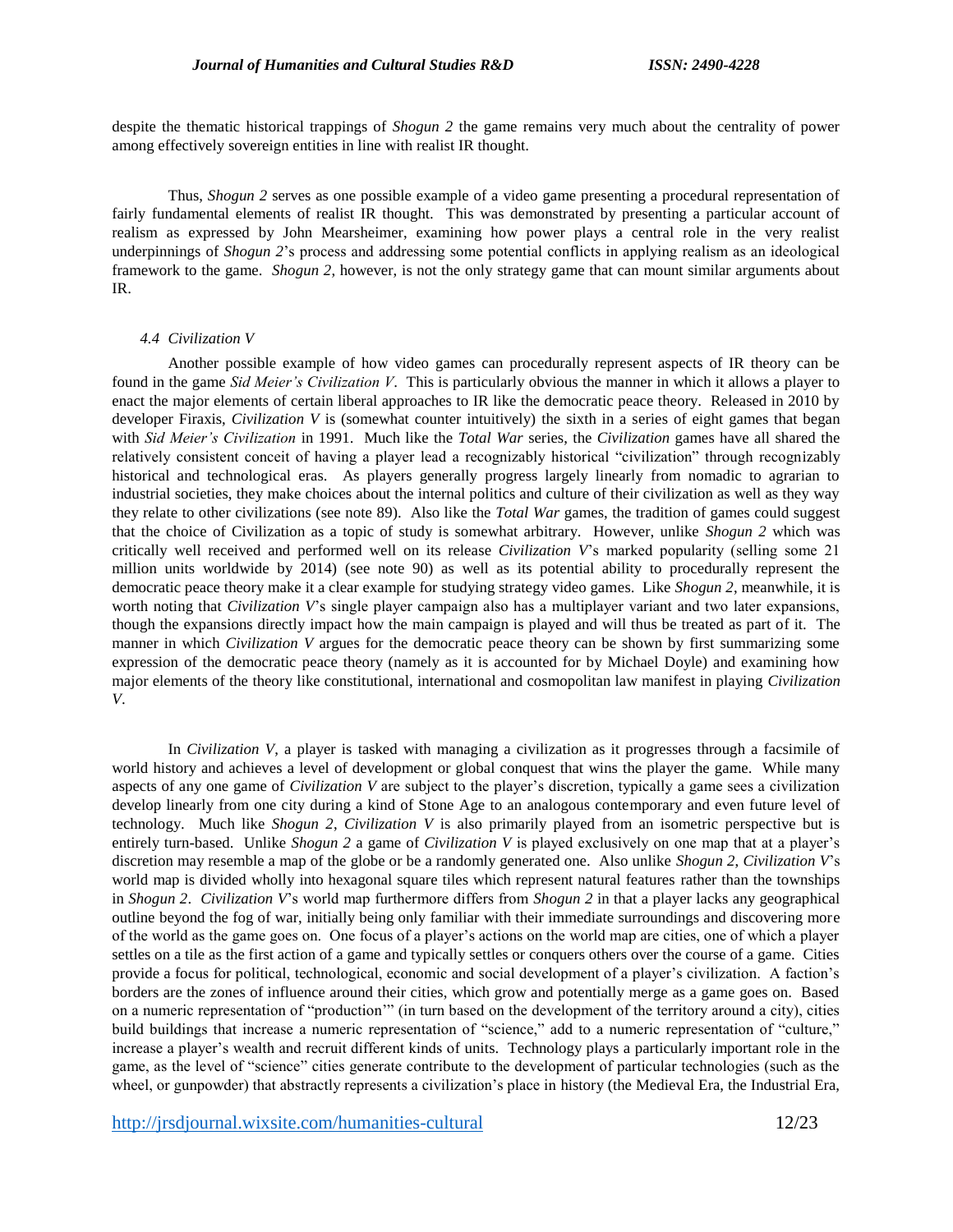etc.). Players also control units on the world map that move across and occasionally transform tiles in both military and civilian capacities. For the most part one unit occupies one tile at a time and can move up to two tiles a turn, with certain tiles (like river or forest tiles) slowing movement down. A number of units fulfill different military roles, namely scouting the world map, attacking other units and attacking cities. However, a number of other units fulfill civilian roles such as workers who develop tiles inside a city's borders into farms, mines or roads as well as settlers who settle new cities. At the start of a game, a player is given the choice of managing one of 43 factions, each generally correlating to a historical polity, country or nationality. Each civilization is differentiated by being represented by a unique leader that the player interacts with during diplomatic discussions, being able to recruit a unique unit or build a unique building as well as holding some more permanent global effect. The player is also given control over various characteristics of the world map of a game (size, climate, starting date, etc.) as well as how many other civilizations and minor city-state factions they might meet throughout a game. Finally a player is also given a choice as to how they might win a game, as multiple means of winning a game ranging from conquering all other factions, being elected World Leader at the in-game United Nations, launching a spaceship into space or achieving a cultural dominance over most of the other civilizations (see note 91).

# *4.4 Doyle and Liberal Peace*

Another perspective in IR that could be useful in examining the expression of international politics in *Civilization V* is the mechanisms of the democratic peace theory. According to Michael Doyle, the democratic peace theory is grounded in an empirical observation made that the gradual appearance of multiple liberal democratic regimes globally towards the middle of the 19th saw a stark reduction in interstate wars between these liberal countries (see note 92). Doyle characterizes liberal regimes by their general adherence to the maintenance of juridical equality as well as civic rights among a citizenry, an elected constitutional legislature for a sovereign, the recognition of an economy based on property rights and that such an economy be predominantly governed by a free market (see note 93). The combination of these features domestically, according to Doyle, created "a liberal zone of peace, a pacific union (see note 94)" that despite not pacifying liberal democracies entirely certainly succeeded in lessening the legitimacy of wars between liberal democracies. Doyle points out that a number of possible alternatives for the reduction of outright wars between some states, such as the development of military technology, the simple relationship between similarly ideologically aligned states of any ideology and the enduring nature of historic alliances or friendships do not account for the totality of Kant's pacific union (see note 95). Thus, Doyle suggests that a possible explanation for the phenomenon of the democratic peace can be found in the Kantian notions of the Perpetual Peace. For Doyle, Kant's suggestion of three Definitive Articles effectively systematizes the combination of the characteristics of liberal regimes and serves as a basis for the empirical or potentially normative character of Doyle's own zone of liberal peace (see note 96). According to Doyle, the domestic provision of constitutional law (or Kant's First Definitive Article) that assures the civic and economic freedoms of a citizenry by subjecting a sovereign to democratic scrutiny within liberal states replaces the possibility of a warlike despot's personal agenda with the caution of a collection of individuals who presumably would be the ones fighting a war (see note 97). Furthermore, the externalization of domestic liberal constitutional principles in Kant's Second Definitive Article (or Doyle's international law) provides a common moral basis for international cooperation between liberal states (see note 98). Lastly, Doyle points to the liberal economic basis of cosmopolitan law (analogous to Kant's Third Definitive Article) that promotes the spirit of commerce and the rights to hospitality provides not only a material incentive for international cooperation or interdependence but also remove the responsibility for (and thus conflicts over) the production and distribution of goods from the purview of the state (see note 99).According to Doyle, the combination of all three factors connects the pacifying moral and economic characteristics of liberal politics across liberal regimes to consequently promote peace (see note 100). Besides the potential for peace, however, another mechanic of Doyle's democratic peace theory is the inverse potential for war between liberal democratic and non-liberal states. For Doyle, while the characteristics of liberalism shared between liberal regimes may promote legitimacy among liberal citizenries, the lack of those same characteristics outside liberal democracies may instead promote a much more classic realist dynamic of suspicion and fear (see note 101). According to Doyle, the failure of non-liberal states to uphold civic or constitutional freedoms for their citizens potentially frames those societies as morally lacking in liberal societies. Consequently, the place of non-liberal states outside of a liberal order of moral or international law also potentially presents the picture that non-liberal states do not share basic international legal rights such as non-intervention and may themselves not respect the

<http://jrsdjournal.wixsite.com/humanities-cultural> 13/23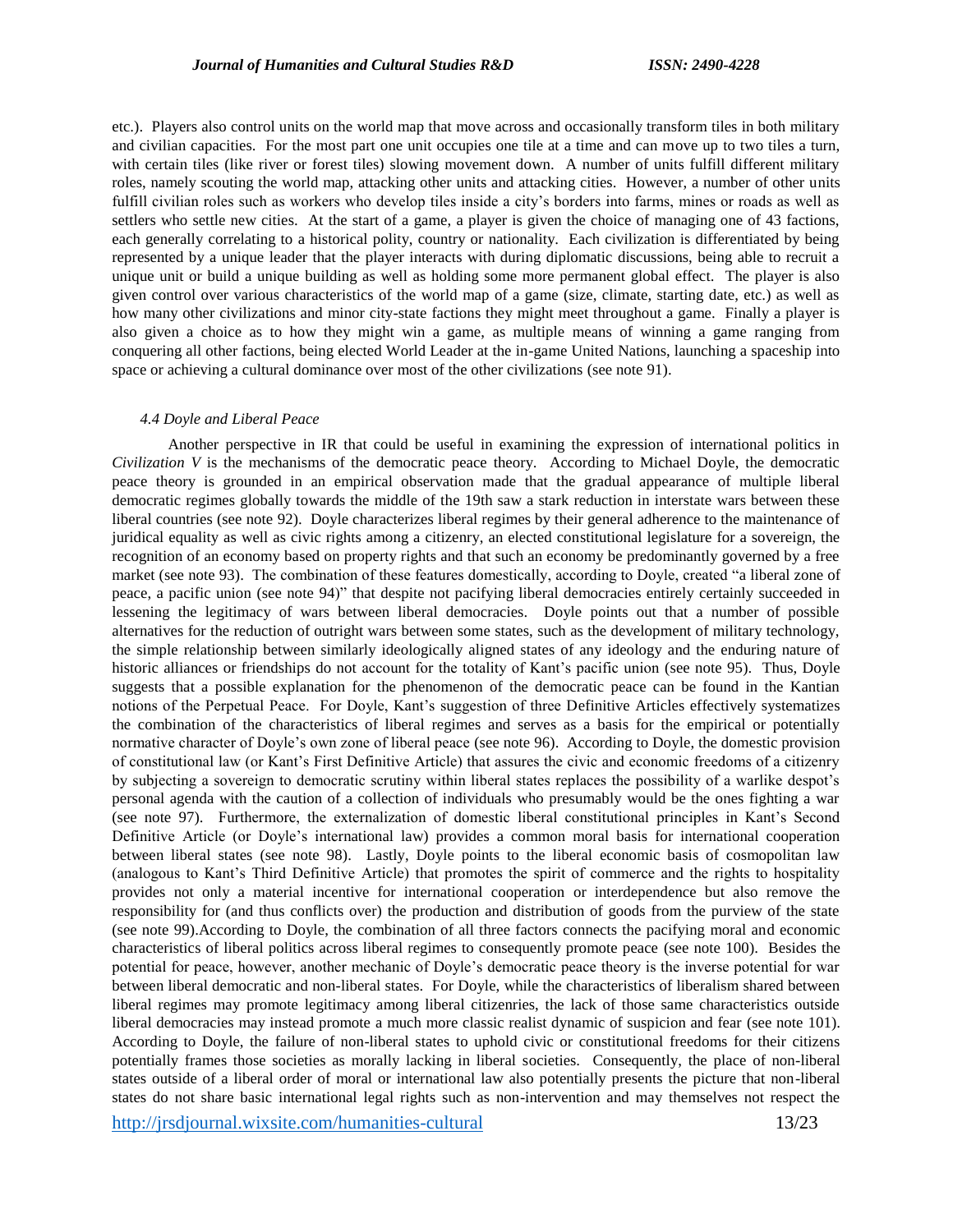independence of liberal states (see note 102). Given that subsequent relations between liberal and non-liberal states return to realist security considerations, the cosmopolitan basis for economic relations are also made subject to other political conflicts (see note 103). Thus, Doyle's picture of democratic peace theory as positing that particular liberal institutions promote peace among liberal states and war with between liberal and non-liberal states. Like Mearsheimer and realism, it is worth noting that Doyle's democratic peace is not the be-all end-all of liberal IR theory or even of democratic peace theory, neither of which could comprehensively be discussed in this paper. However, Doyle's focus on particular characteristics of liberal politics is useful in examining how *Civilization V* engages with IR theory.

### *4.5 Liberal Peace Procedurally Represented*

Perhaps the most obvious way in which *Civilization V* procedurally represents the democratic peace theory is the way in which it encourages in-game trade and as a result Doyle's cosmopolitan law. Throughout a game of *Civilization V*, for instance, players are given the opportunity to engage in trade with other factions which play out on the game's map as caravan units who regularly move along routes between cities set by the player. These trade routes can be set to move resources like food or production between cities controlled by the player or generate wealth, science and spread religious influence if they are given destinations outside of the player's civilization (see note 104). Given that these trade routes are interrupted and even plundered during war time, their benefits can obviously only be enjoyed during peaceful relations with other factions. However, a secondary and perhaps more persuasive example of the pacifying effect of in-game trade is the relationship between in-game luxury resources and a civilization's happiness which in many ways parallels liberal economic notions of economic interdependence. Somewhat similarly to *Shogun 2*'s unrest mechanic, factions in *Civilization V* also represent civil unrest in a "happiness" meter which affects the production of various resources gained from cities. When happiness levels drop below zero due to factors like having too many citizens in a faction or not having enough food in particular cities the progress of scientific development, production and wealth generation becomes significantly hindered. Unlike *Shogun 2*, however, a possible way of raising happiness is the development of tiles on the map holding luxury resources such as ivory, silk or gold which confer significant bonuses to a civilization's happiness as long as a player controls the developed tile that good is on (see note 105). The more unique luxury resource a player controls the happier their citizenry is and their economy remains efficient. While this potentially sets the stage for resource competitions between civilizations as only so many of these tiles exist on any one game map, Bogost's possibility spaces offer an alternative argument as these resources can also be obtained by trading other civilizations for them. Given that the happiness bonus for developing luxury resource tiles is only obtained once for every unique resource controlled, this encourages a player to trade excess luxury resources they control and confer the happiness bonus for another civilization. Even more strategic resources such as iron, horses, coal or oil used in the production of highertier military units can be traded in this way (see note 106). Thus, offering the option to ground aspects of a faction's long-term stability in possible economic interdependencies *Civilization V* makes a clear argument about the possible pacifying effects of trade. This element of Kant's Definitive Articles is generally added to later in *Civilization V*'s depiction of international law.

*Civilization V* also presents the opportunity to engage with other pacifying effects of Doyle's democratic peace theory, namely the institutionalization of common liberal democratic values in international law. This finds some parallel in *Civilization V* generally towards the middle of the game. Either when a civilization develops the printing press technology and meets every other civilization in the game or when a civilization reaches the (usually later) industrial era each civilization in the game is given a place in a World Congress, wherein each civilization is assigned a number of delegates to vote on passing or repealing motions that hold binding effects on all civilizations in the game at set turn intervals. These motions range from the ban of particular luxury resources to embargoing trade against particular civilizations or even launching common projects to build an international space station. It is worth noting that much unlike the body of the democratic peace theory's international law that develops out of the respect for shared liberal values and lay out a common moral foundation for the relations between liberal democracies, the direct representation of international law in *Civilization V* appears for all civilizations regardless of their affiliation to liberal tendencies (see note 107). However, the effect that in game ideologies (a later development) have on the relationship between civilizations does encourage factions with similar ideologies to work

<http://jrsdjournal.wixsite.com/humanities-cultural> 14/23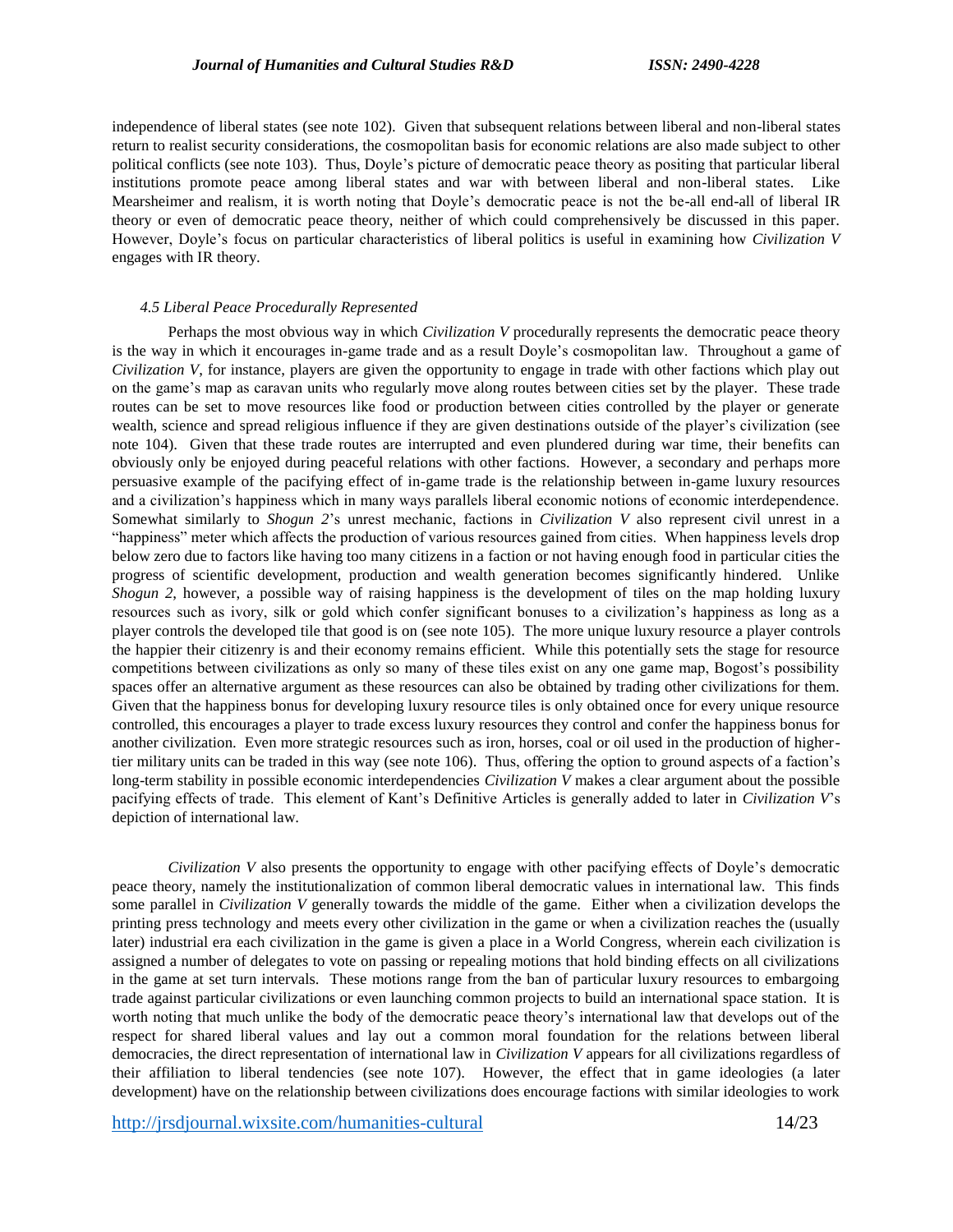with one another peacefully. Indeed, Doyle's note on the role free speech plays in liberal politics in allowing a certain level of transparency (and thus confidence) in the dealings with liberal states (see note 108) is somewhat reflected in the fact that civilizations with similar ideologies gain free insight into the intentions of other civilizations at the World Congress. And while the body of international law in *Civilization V* is not born out of a common moral or ideological horizon shared among political factions in the game it can establish one, as civilizations can vote on a world religion, world ideology and when the World Congress becomes the United Nations much later in the game even win the game peacefully by being elected world leader (see note 109). Thus, there is some procedural analogue to the way in which liberal politics are institutionalized between liberal states in the democratic peace theory.

Perhaps the most intangible aspect of Doyle's account of the democratic peace theory is the notion of constitutional law and the domestic organization of politics along liberal constitutional lines. Much like *Shogun 2*, decisions taken by the player's faction in *Civilization V* are almost entirely left up to the player and little in the way of constitutional divisions of power exist in the game's analogy to domestic or foreign policy. However, a possible way to address this somewhat ambiguous aspect of overlaying the democratic peace theory onto *Civilization V* is the role ideologies play in the late game. From the beginning of a game of Civilization a player customizes aspects of their faction by adopting cultural policies from different representations of cultural traditions (liberty, piety, aesthetics, exploration, etc.) that add permanent or instantaneous bonuses to that faction. In a move analogous to history outside the game, when a civilization reaches the industrial era and beings to build factories these social policies give way to three full-blown political ideologies that a player is given the option to choose between (but may change later). Factions are presented with three ideologies (freedom, order and autocracy) which individually consist of a branch of tenets that confer bonuses on their civilization and even steer them towards particular victories. Additionally, ideologies also affect the relationship between factions as civilizations with the same ideology gain a permanent boost to their relations and cooperate more closely in the World Congress as long as they share an ideology (see note 110). Of the ideologies in the game, the freedom path obviously corresponds to constitutional democracy the closest and its tenets could answer the issue of how *Civilization V* represents constitutional law. Superficially, it could be argued that civilizations in the game don't technically become liberal or democratic until they adopt a freedom ideology and its associated tenets like "Civil Society," "Universal Sufferage" and "Creative Expression" which bear some procedural consequences in increasing the likelihood of a civilization generating "great people" units on the map (see note 111). Despite this, however, how a player plays a liberal democracy remains not particularly democratic. Much like *Shogun 2*, though, the gap between the thematic representation of liberal democracy at this basic level and the way in which *Civilization V* is played does entail a strong argument in favour of the democratic peace theory. While a player's faction that adopts the freedom ideology is not played democratically the interplay between ideologies in the game do ultimately encourage a player to act like a liberal democracy in Doyle's democratic peace theory. This is partly due to the ways in which the freedom ideology discourages a player from pursuing a domination (or military) victory but encouraging wars against nonfreedom ideological factions. Indeed, the freedom ideology is unique in providing bonuses to maintaining trade routes (such as the "Economic Union" tenet, which increases the wealth generated by trade routes with other freedom factions), and otherwise largely focus on the generation of "great people" special units that confer substantial benefits to achieving cultural or scientific victories (see note 112). Meanwhile, the few military bonuses conferred by freedom tenets (such as the "Their Finest Hour" tenet, which increases the defensive strength of cities) encourage militarily defensive play styles. This is contrasted against the Order and Autocracy ideologies, both of which actually discourage forming economic interdependencies by conferring large happiness bonuses for buildings inside their borders and in the case of Autocracy tenets actively enable militarization (see note 113). As a result, while constitutional law may not be directly represented procedurally in *Civilization V*, liberal constitutional attitudes such as the belief in the inherently peaceful nature of liberal democracy, the moral horizons shared with other liberal democracies and even the suspicion of non-liberal states as inherently aggressive are clearly procedurally represented.

Given the at least nominal presence of all three of Kant's Definitive Articles at various stages of a game of *Civilization V*, it is perhaps not a surprise that ultimately the interaction of all three in the game can interact in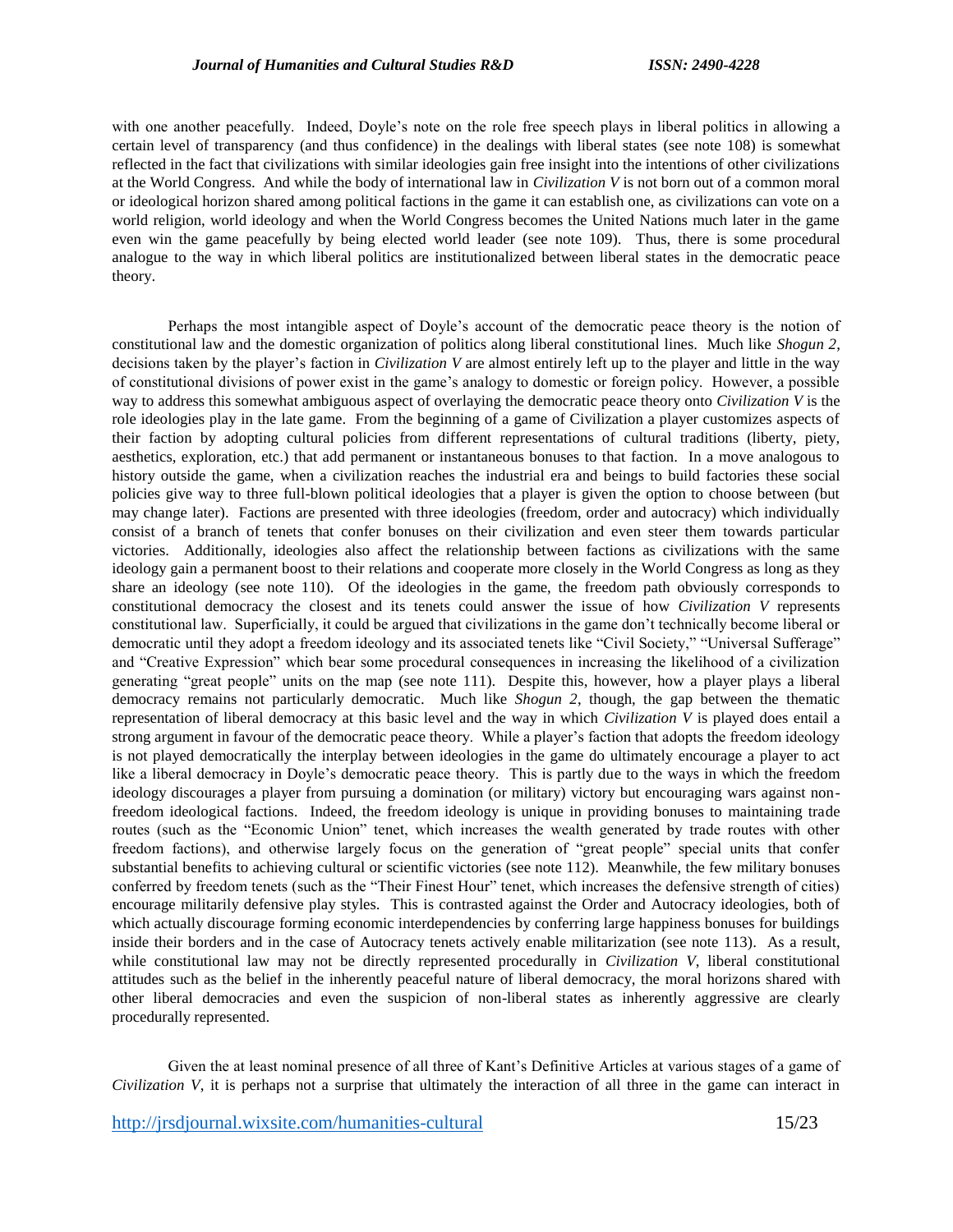representing the democratic peace theory. Trade and cosmopolitan law provide long-term material bases for peaceful diplomatic relations, international law and the World Congress provides the possibility for peaceful diplomatic cooperation victories, while ideologies and constitutional law provide the impetus to seek those victories as well as the incentive to distrust inherently militant non-liberal factions.

## **5. Conclusion**

Thus, within the aesthetic turn in IR scholarship there are still possible avenues of evaluating the capacity for video games to procedurally represent and engage with broader systemic accounts of international politics. While much of the previous research done on the relationship between video games and IR has focused on video games and their place in broader socio-political phenomena such as increased levels of militarization, much of this scholarship has been done in the context of Der Derian's virtual theory. Beyond virtual theory, other IR scholars in the aesthetic turn give other means of evaluating the possible impact artistic or cultural artefacts or disciplinary approaches may have for theorizing about international affairs. Roland Bleiker's account of the aesthetic turn gives some basis for this kind of analysis in highlighting the way in which artistic sources can challenge dominant logocentric knowledge claims and offer alternatively sensuous or aesthetic ways of thinking about IR theory. In the case of video games, the way the nature of games as rules-based activities can allow players to interact with and possibly even critically engage with the mechanics of systemic procedures. This can be seen in the context of two strategy games which both attempt to mimic out of game history or politics and as a result end up making surprisingly cogent arguments about the nature of IR. In the case of *Shogun 2* the relationship in game rules about goals, land, wealth and military power forces a player to confront the realist security dilemma. Similarly, in *Civilization V* the way trade, international law and political ideologies interact in the game gradually push a player towards basic tenets of liberal politics in the democratic peace theory. Besides addressing a gap in the current IR literature, what perhaps remains to be explored are some ways in which these kinds of insights can actually have an impact on IR as a discipline.

Perhaps the first major implication that can follow from a study of IR and video games is a (perhaps somewhat obvious) pedagogical approach. The notion that studying artistic or cultural forms for representations of different aspects IR entails some educational value is by no means a novel suggestion between aesthetic turn authors, which Moore and Shepherd highlights as a goal shared by writers like Cynthia Weber or Michael Shapiro (see note 114). For Bogost, the pedagogical implications of procedural rhetoric are expressed through what Bogost refers to as "procedural literacy." Bogost notes that while the notion of procedural literacy is often understood as knowing how to program or code, being procedurally literate could just as easily refer to the ability to recognize the patterned interactions that make up some underlying logic (see note 115). For Bogost, the notion of procedural literacy is couched in a tension between constructionist and behavioural educational approaches which contrasts the emphasis placed on the value of general abstractions derived from learning against the value of learning about the inner workings of specific processes (see note 116). Bogost offers procedure-centric learning as a possible bridge between these contrasted approaches in the way that procedural rhetoric root necessarily abstract rule-based simulations of real world phenomena with the more specific depictions of a computerized fictional depiction (see note 117). While Bogost notes that procedural literacy is not an entirely perfect concept, he gives the example of how games like Civilization present opportunities to tie general arguments about historical progression with the histories of specific countries:

Historical divergence serves as both a limitation and an opportunity for videogames like *Civilization* and *Europa Universalis*. On the one hand, to connect the games' abstract model to the particulars of lived history, the player must muster knowledge from outside the game, perhaps from traditional educational media. On the other hand, the games' use of factual information about historical civilizations (names and landmarks in the case of *Civilization*, geographic and material circumstances in the case of *Europa Universalis*) underscore the inconsistencies between played and lived history in each run of the game. These contrary-to-fact conditions open a simulation gap for the player to interrogate: the player also learns by meditating on what is different in the game's representation of Egypt or Russia compared with the historical (and geographical) record. All told, artifacts like *Guns, Germs, and Steel*, *Civilization*, and *Europa Universalis* suggest that procedural literacy means more than writing computer code; it also comes

<http://jrsdjournal.wixsite.com/humanities-cultural> 16/23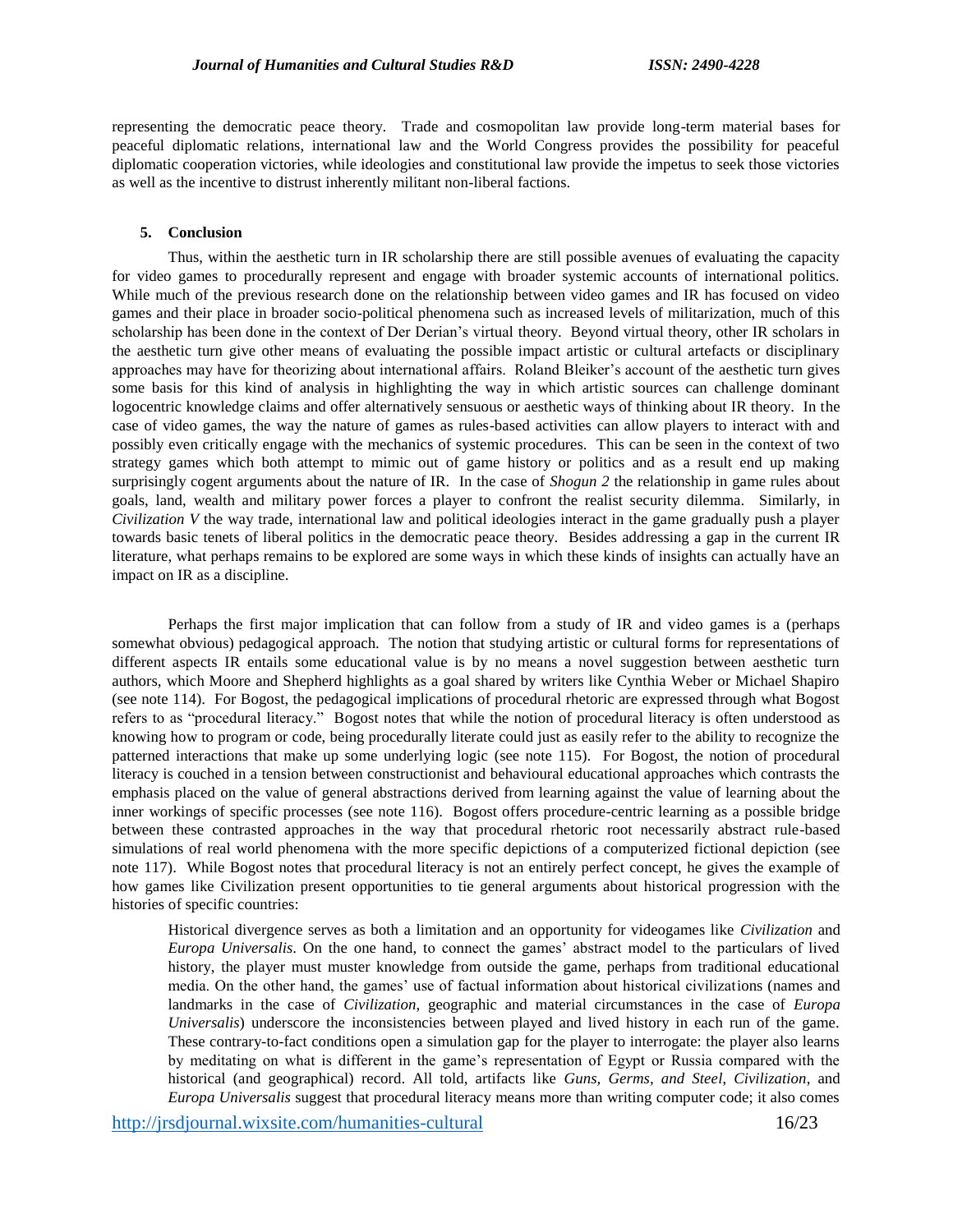from interacting with procedural systems themselves, especially procedural systems that make strong ties between the processes in a model and a representational goal—those with strongly argued procedural rhetorics. Otherwise said, we can become procedurally literate through play itself (see note 118).

Thus, extended to the analysis of this paper strategy games like *Shogun 2* or *Civilization V* offer a player to engage not only with the notion of strategy as a whole but also the more particular arguments posited by specific strategy games. An examination of *Shogun 2* and *Civilization V* shows that these specific arguments can be fundamental aspects of schools of thought in IR that a player would otherwise need a fairly involved education to understand. The opportunity to translate an otherwise relatively inaccessible and academic disciplinary debate in a relatively efficient manner thus might pose some clear pedagogical questions for how IR relates to an increasingly video gaming public.

Beyond pedagogy, however, a potential for a somewhat less obvious methodological implication sits at the heart of any connection made between video games and IR. Moore and Shepherd point out that the practice of mining popular culture for the pedagogical potential of their representations of IR is often a somewhat flawed approach due to the relatively surface-level nature of the analysis (see note 119). The result for Moore and Shepherd does not reach the kind of "meta-theoretical and philosophical innovations (see note 120)" that are often meant to come out of aesthetic engagements with IR. However, an effect of the kind of surface-level engagement with aesthetic sources of knowledge is the way it legitimizes and possibly even normalizes aesthetic engagements beyond traditional texts or sources of knowledge. In Moore and Shepherd's own words:

These engagements frequently speak to mainstream IR, rather than challenge its very foundations, but in doing so they can perhaps be interpreted as enabling such a challenge in the spirit of one of Western mythology's greatest tales of trickery and misdirection: the Trojan horse. If, even through an empiricist reading of popular culture as pedagogical tool, students of IR are conditioned to accept the reading of texts as part of IR, there is great potential indeed for encouraging further strategies that problematise the definitional boundaries of the discipline (see note 121).

Indeed, if the persuasive potential of procedural argumentation holds water and could even be used to describe existing dynamics in IR it may follows that as a legitimate aesthetic source of knowledge gamic forms could also be used as the basis for legitimate aesthetic disciplinary critique. If procedural forms of rhetoric could be used to describe, say, the pressure of the security dilemma as effectively or as convincingly as more orthodox realist texts could they not also used to describe their own unique insights and arguments communicated through play within the bounds of rules as opposed to the written word? Bleiker's aesthetic turn offers a radical means of challenging the disciplinary primacy of logocentric text in IR. While Bleiker admits that this is a somewhat far-fetched idea in the context of contemporary academia (see note 122) (shown by, if anything, the fact that both Bleiker's work and this paper is written in precisely the kind of written argumentation the aesthetic turn is meant to challenge), the sheer popularity of video games posited at the beginning of this paper alone ought to give some cause for thought. For Bleiker, the sheer imperative of understanding IR as a topic that is overwhelmingly important to the lives of so many people demands the exploration of all avenues that might shed light on it, even if they had been previously ignored (see note 123). More specifically, IR scholars who have written on video games stress the need to engage with an increasingly popular form of media that has hitherto gone largely ignored in IR scholarship. While this paper obviously does not dispute either of these calls to action it is worth pointing out that much more could be written on the possible relationships between video games and IR than has been thus far, and while video games have the capacity to promote problematic ideologies like militarization they also clearly have the capacity to speak constructively as well as imaginatively to theorizing about the international.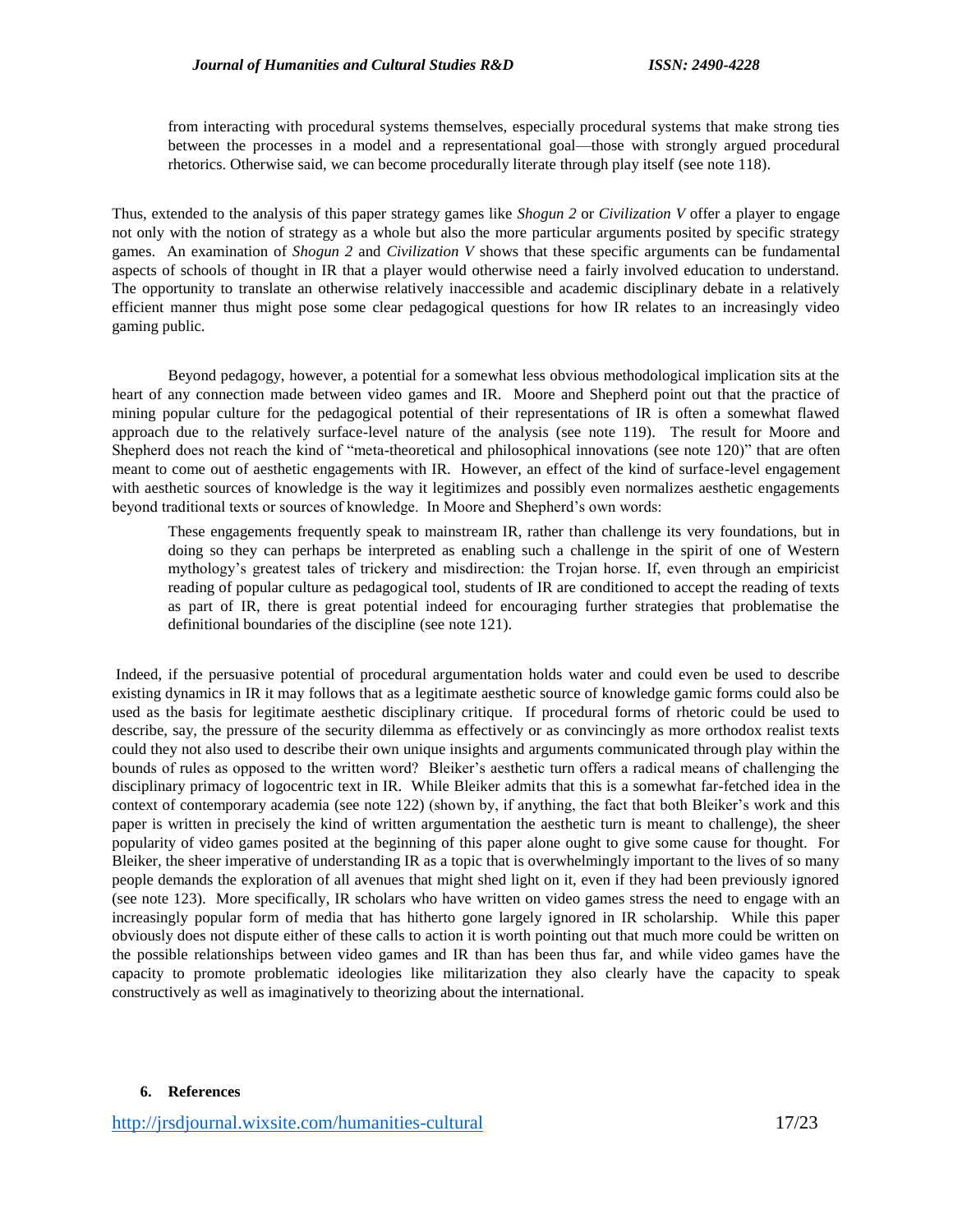Bleiker, Roland. *Aesthetics and World Politics*. New York: Palmgrave Macmillan, 2009.

Bogost, Ian. *Persuasive Games: The Expressive Power of Videogames*. The MIT Press: Cambridge, 2007. Kindle Edition.

British Academy of Fil and Television Arts. "Video Games Awards Winners & Nominees in 2012." Accessed March 30, 2016.

http://www.bafta.org/games/awards/video-games-awards-winners-nominees-in-2012#jump16.

*Civilization V*. Sparks, MD: Firaxis Games, 2010.

Danchev, Alex, and Debbie Lisle. "Introduction: art, politics, purpose." *Review of International Studies* 35 (2009): 775-779.

Deterding, Sebastian. "Living Room Wars: Remediation, Boardgames, and the Early History of Video Wargaming." In *Joystick Soldiers: The Politics of Play in Military Video Games*, edited by Nina B. Hunetmann and Matthew Thomas Payne, 21-39. New York: Routledge, 2010.

Der Derian, James. *Virtuous War*. New York: Routledge, 2009.

Der Derian, James. "Virtuous War/Virtual Theory." *International Affairs* 76 (2000): 771-788.

DiChristopher, Tom. "Digital gaming sales hit record \$61 billion in 2015: Report." *CNBC*, January 26, 2016. Accessed March 30, 2016.

http://www.cnbc.com/2016/01/26/digital-gaming-sales-hit-record-61-billion-in-2015-report.html.

Dittmer, Jason. "Captain America's Empire: Reflections on Identity, Popular Culture, and Post-9/11 Geopolitics." *Annals of the Association of American Geographers* 95 (2005): 626-643.

Doyle, Michael W. "Kant, Liberal Legacies, and Foreign Affairs." *Philosophy and Public Affairs* 12 (1983): 205- 235.

Doyle, Michael W. "Kant, Liberal Legacies, and Foreign Affairs, Part 2." *Philosophy and Public Affairs* 12 (1983): 323-353.

Entertainment Software Association. "Essential Facts About the Computer and Video Game Industry." Last modified April, 2015. Accessed March 30, 2016.

http://www.theesa.com/wp-content/uploads/2015/04/ESA-Essential-Facts-2015.pdf.

Giant Bomb. "Total War." Accessed March 30, 2016.

http://www.bafta.org/games/awards/video-games-awards-winners-nominees-in-2012#jump16.

<http://jrsdjournal.wixsite.com/humanities-cultural> 18/23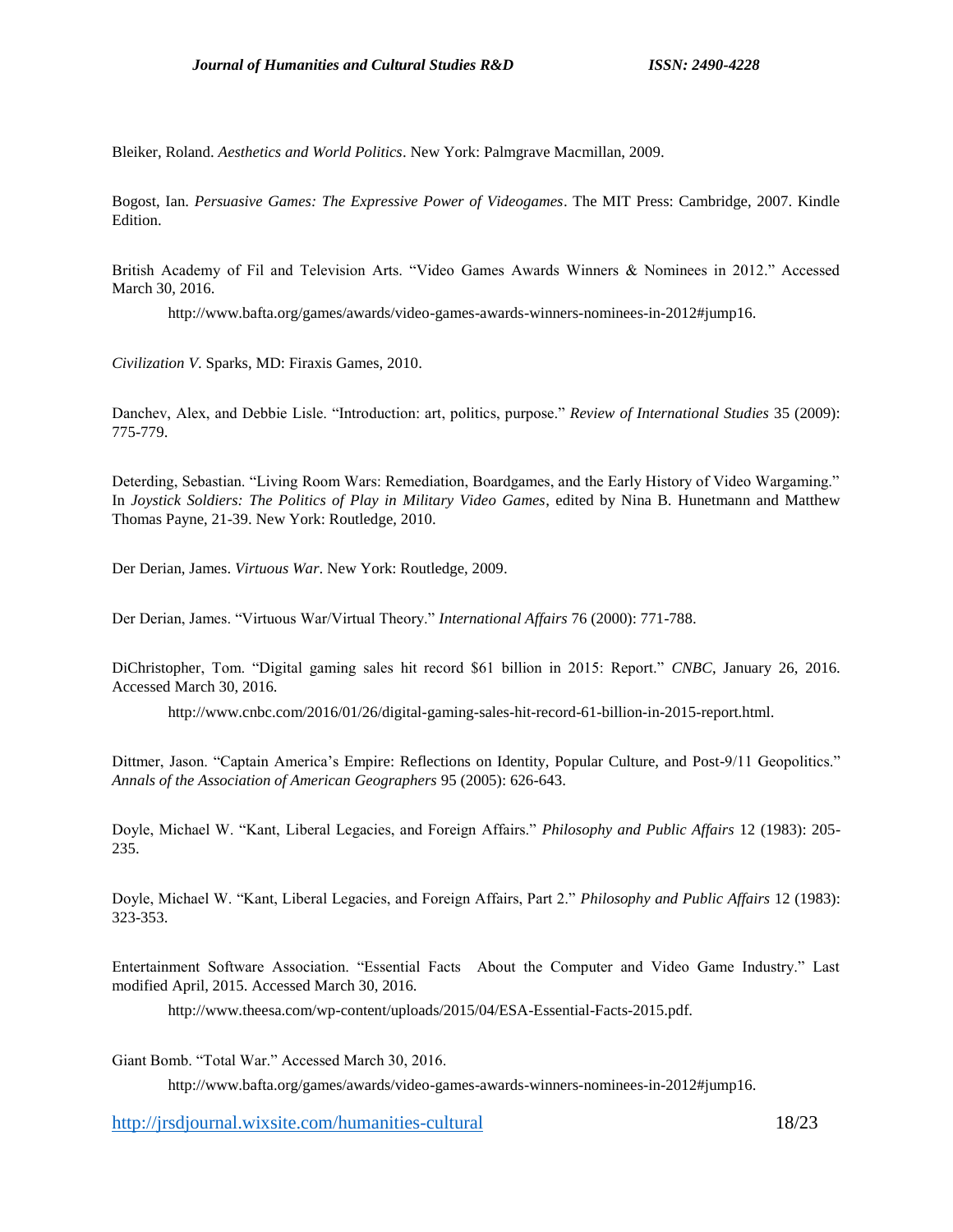Holden, Gerard. "World Literature and World Politics: In Search of a Research Agenda." *Global Society* 17 (2003): 229-252.

Juul, Jesper. *Half-Real: Video Games between Real Rules and Fictional Worlds.* The MIT Press: Cambridge, 2005. Kindle Edition.

King, Richard C. and David J. Leonard. "Wargames as a New Frontier: Securing American Empire in Virtual Space." In *Joystick Soldiers: The Politics of Play in Military Video Games*, edited by Nina B. Hunetmann and Matthew Thomas Payne, 91-106. New York: Routledge, 2010.

Makuch, Eddie. "Civilization series reaches 21 million units shipped to date – How many have you bought?" *Gamespot*, April 12, 2014. Accessed March 30, 2016.

http://www.gamespot.com/articles/civilization-series-reaches-21-million-units-shipped-to-date-how-manyhave-you-bought/1100-6418947/.

Mearsheimer, John J. *The Tragedy of Great Power Politics: Updated Edition*. W.W. Norton: New York, 2014. Kindle Edition.

Montola, Markus. "Social Constructionism and Ludology: Implications for the Study of Games." *Simulation & Gaming* 43 (2012): 300-320.

Moore, Cerwyn, and Laura J. Shepherd. "Aesthetics and International Relations: Towards a Global Politics." *Global Society* 24 (2010): 299-309.

Morris, Chris. "Level Up! Video Game Industry Revenues Soar in 2015." *Fortune*, February 16, 2016. Accessed March 30, 2016.

http://fortune.com/2016/02/16/video-game-industry-revenues-2015/.

Nichols, Randy. "*America's Army* and the Video Games Industry." In *Joystick Soldiers: The Politics of Play in Military Video Games*, edited by Nina B. Hunetmann and Matthew Thomas Payne, 39-53. New York: Routledge, 2010.

Nieborg, David B. "Training Recruits and Conditioning Youth: The Soft Power of Military Games." In *Joystick Soldiers: The Politics of Play in Military Video Games*, edited by Nina B. Hunetmann and Matthew Thomas Payne, 53-67. New York: Routledge, 2010.

Power, Marcus. "Digitized Virtuosity: Video Games and Post-9/11 Cyber-Deterrence." *Security Dialogue* 38 (2007): 271-288.

Robinson, Nick. "Have You Won the War on Terror? Military Videogames and the State of American Exceptionalism." *Millenium: Journal of International Studies* 43 (2015): 450-470.

Stahl, Roger. "Have You Played the War on Terror." *Critical Studies in Media Communication* 23 (2006): 112-130.

<http://jrsdjournal.wixsite.com/humanities-cultural> 19/23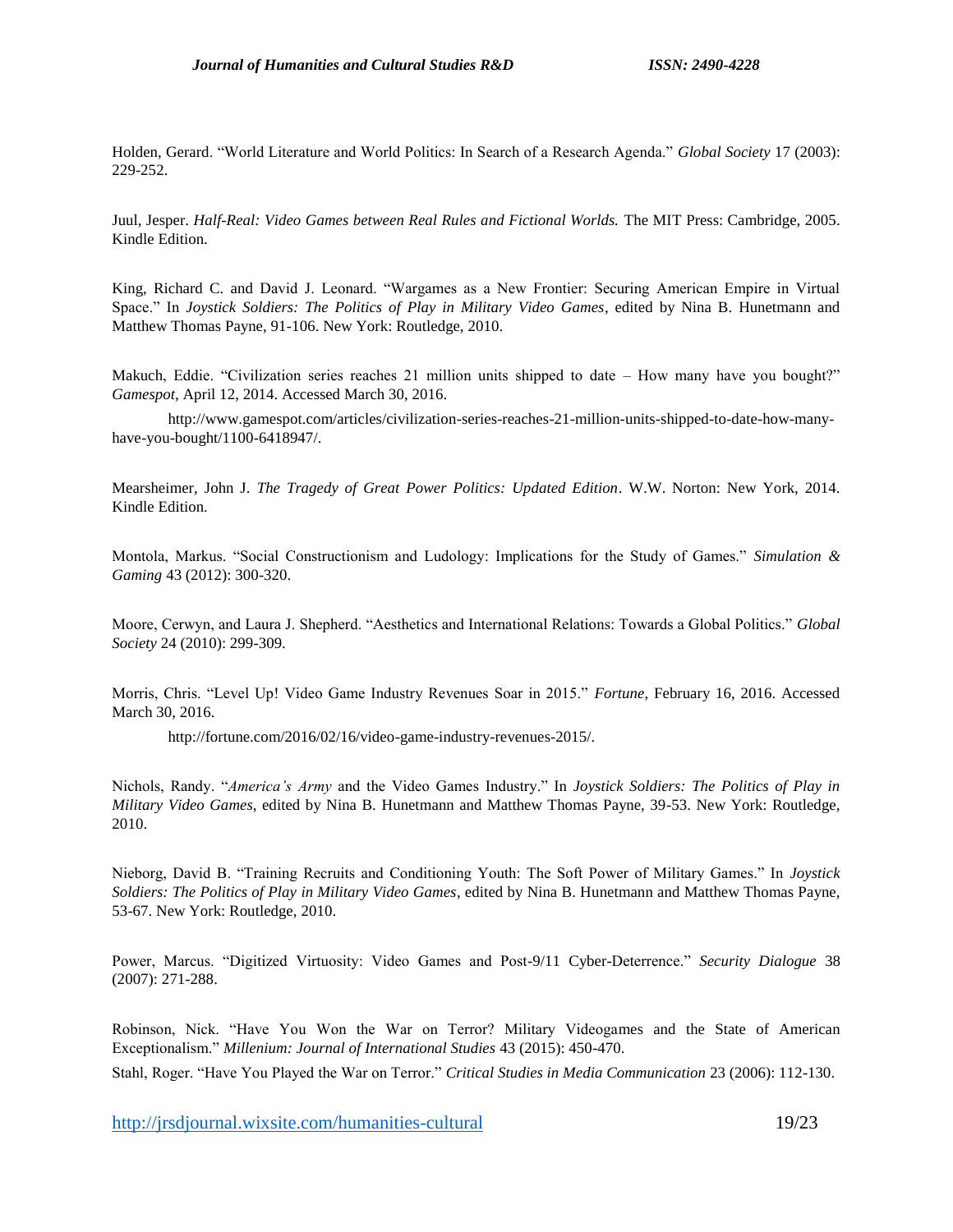Robinson, Nick. "Videogames, Persuasion and the War on Terror: Escaping or Embedding the Military Entertainment Complex?" *Political Studies* 60 (2012): 504-522.

Salter, Mark B. "The Geographical Imaginations of Video Games: *Diplomacy, Civilization, America's Army* and *Grand Theft Auto IV*." *Geopolitics* 16 (2011): 359-388.

Shaw, Adrienne. "Do you identify as a gamer? Gender, race, sexuality, and gamer identity." *New Media & Society* 14 (2014): 28-44.

Sid Meier's Civilization. "What is Civilization?" Accessed March 30, 2016.

http://www.civilization.com/en/games/.

*Total War: Shogun 2*. Horsham, West Sussex: The Creative Assembly, 2011.

<sup>6</sup> Holden, "World Litrature," 232.

 $\overline{a}$ 

<sup>15</sup> Der Derian, *Virtuous War*, 207.

<http://jrsdjournal.wixsite.com/humanities-cultural> 20/23

<sup>1</sup> Chris Morris, "Level Up! Video Game Industry Revenues Soar in 2015," *Fortune*, February 16, 2016, accessed March 30, 2016[, http://fortune.com/2016/02/16/video-game-industry-revenues-2015/.](http://fortune.com/2016/02/16/video-game-industry-revenues-2015/)

<sup>2</sup> Tom DiChristopher, "Digital gaming sales hit record \$61 billion in 2015: Report," *CNBC*, January 26, 2016, accessed March 30, 2016, http://www.cnbc.com/2016/01/26/digital-gaming-sales-hit-record-61-billion-in-2015 report.html.

<sup>&</sup>lt;sup>3</sup> "Essential Facts About the Computer and Video Game Industry." Last modified April, 2015. Accessed March 30, 2016, http://www.theesa.com/wp-content/uploads/2015/04/ESA-Essential-Facts-2015.pdf.

<sup>4</sup> Gerard Holden, "World Literature and World Politics: In Search of a Research Agenda," *Global Society* 17 (2003): 235.

 $5\frac{255}{10}$  Holden, "World Litrature," 233-234.

<sup>7</sup> Cerwyn Moore and Laura J. Shepherd, "Aesthetics and International Relations: Towards a Global Politics," *Global Society* 24 (2010): 303.

<sup>8</sup> Alex Danchev and Debbie Lisle, "Introduction: art, politics, purpose," *Review of International Studies* 35 (2009): 777.

<sup>9</sup> Adrienne Shaw, "Do you identify as a gamer? Gender, race, sexuality, and gamer identity," *New Media & Society* 14 (2014): 28.

<sup>&</sup>lt;sup>10</sup> Jason Dittmer, "Captain America's Empire: Reflections on Identity, Popular Culture, and Post-9/11 Geopolitics," *Annals of the Association of American Geographers* 95 (2005): 628.

<sup>&</sup>lt;sup>11</sup> Der Derian, "Virtuous War/Virtual Theory," *International Affairs* 76 (2000): 786.

<sup>&</sup>lt;sup>12</sup> Der Derian, "Virtuous War/Virtual Theory," 772-773.

<sup>&</sup>lt;sup>13</sup> Der Derian, "Virtuous War/Virtual Theory," 771-772.

<sup>&</sup>lt;sup>14</sup> James Der Derian, *Virtuous War*, (New York: Routledge, 2009), 205.

<sup>&</sup>lt;sup>16</sup> Der Derian, "Virtuous War/Virtual Theory," 772.

<sup>17</sup> Der Derian, *Virtuous War*, xx.

<sup>18</sup> Der Derian, *Virtuous War*, 89.

<sup>19</sup> Der Derian, *Virtuous War*, 90.

<sup>20</sup> Mark B. Salter, "The Geographical Imaginations of Video Games: *Diplomacy, Civilization, America's Army* and *Grand Theft Auto IV*," *Geopolitics* 16 (2011): 381.

<sup>&</sup>lt;sup>21</sup> Nick Robinson, "Have You Won the War on Terror? Military Videogames and the State of American Exceptionalism," *Millenium: Journal of International Studies* 43 (2015): 454.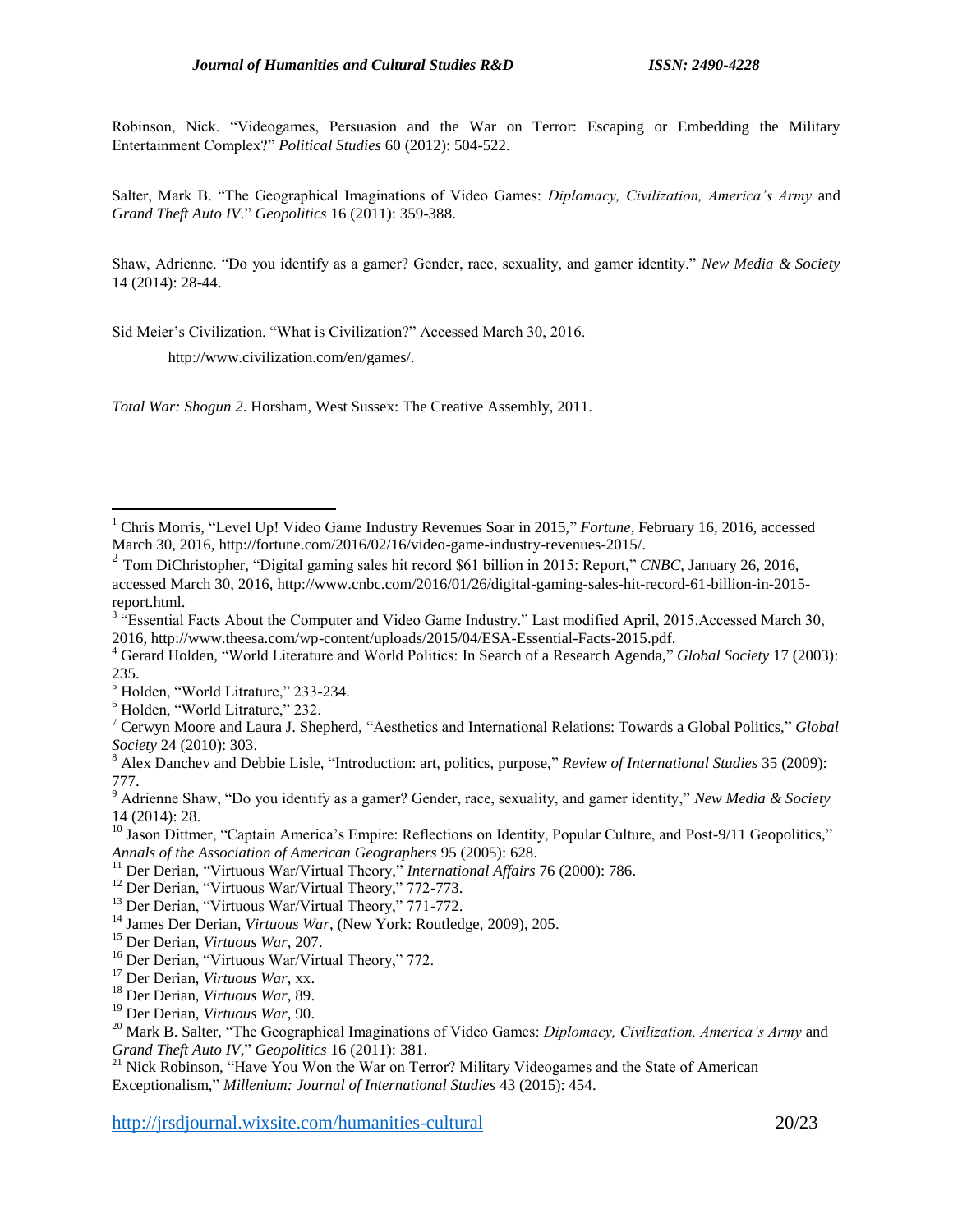Nick Robinson, "Videogames, Persuasion and the War on Terror: Escaping or Embedding the Military Entertainment Complex?" *Political Studies* 60 (2012): 510-511.

 $\overline{a}$ 

<sup>25</sup> Sebastian Deterding, "Living Room Wars: Remediation, Boardgames, and the Early History of Video Wargaming," in *Joystick Soldiers: The Politics of Play in Military Video Games*, ed. by Nina B. Hunetmann and Matthew Thomas Payne (New York: Routledge, 2010), 23.

 Roger Stahl, "Have You Played the War on Terror?" *Critical Studies in Media Communication* 23 (2006): 125. David B. Nieborg, "Training Recruits and Conditioning Youth: The Soft Power of Military Games," in *Joystick Soldiers: The Politics of Play in Military Video Games*, ed. by Nina B. Hunetmann and Matthew Thomas Payne (New York: Routledge, 2010), 53.

 Randy Nichols, "*America's Army* and the Video Games Industry," in *Joystick Soldiers: The Politics of Play in Military Video Games*, ed. by Nina B. Hunetmann and Matthew Thomas Payne (New York: Routledge, 2010), 39.

<sup>29</sup> Richard C. King and David J. Leonard, "Wargames as a New Frontier: Securing American Empire in Virtual

Space," in *Joystick Soldiers: The Politics of Play in Military Video Games*, ed. by Nina B. Hunetmann and Matthew Thomas Payne (New York: Routledge, 2010), 91.

<sup>30</sup> Salter, "The Geographical Imaginations of Video Games," 382.

Robinson, "Videogames, Persuasion," 519.

Robinson, "Videogames, Persuasion," 515.

Roland Bleiker, *Aesthetics and World Politics* (New York: Palmgrave Macmillan, 2009), 20.

Bleiker, *Aesthetics and World Politics*, 34.

Bleiker, *Aesthetics and World Politics*, 24.

Bleiker, *Aesthetics and World Politics*, 24.

Bleiker, *Aesthetics and World Politics*, 21-22.

Bleiker, *Aesthetics and World Politics*, 21.

Bleiker, *Aesthetics and World Politics*, 22.

Bleiker, *Aesthetics and World Politics*, 22.

Bleiker, *Aesthetics and World Politics*, 22.

Bleiker, *Aesthetics and World Politics*, 28.

Bleiker, *Aesthetics and World Politics*, 35.

Bleiker, *Aesthetics and World Politics*, 28.

Bleiker, *Aesthetics and World Politics*, 28.

Bleiker, *Aesthetics and World Politics*, 40-41.

Bleiker, *Aesthetics and World Politics*, 16-17.

Bleiker, *Aesthetics and World Politics*, 43.

Bleiker, *Aesthetics and World Politics*, 63.

Bleiker, *Aesthetics and World Politics*, 84.

Bleiker, *Aesthetics and World Politics*, 175.

 Jesper Juul, *Half-Real: Video Games between Real Rules and Fictional World* (The MIT Press: Cambridge, 2005), Kindle Edition.

 Markus Montola, "Social Constructionism and Ludology: Implications for the Study of Games," *Simulation & Gaming* 43 (2012): 303.

Juul, *Half-Real*, "The Old and The New."

Juul, *Half-Real*, "What a Game Is."

Juul, *Half-Real*, "The Limits of the Classic Game Model."

Juul, *Half-Real*, "The Limits of the Classic Game Model."

Juul, *Half-Real*, "Fictional Worlds."

Juul, *Half-Real*, "Fiction Cueing Rules and Rules Cueing Fiction."

Juul, *Half-Real*, "Conflicts between Rules and Fictions: The Good and the Bad."

Juul, *Half-Real*, *Implementing a Fictional World: Stylized Simulations*.

Juul, *Half-Real*, *Implementing a Fictional World: Stylized Simulations*.

 Ian, Bogost, *Persuasive Games: The Expressive Power of Videogames* (The MIT Press: Cambridge, 2007), Kindle Edition.

http://irsdiournal.wixsite.com/humanities-cultural 21/23

<sup>&</sup>lt;sup>23</sup> Robinson, "Videogames, Persuasion," 515-516.

<sup>&</sup>lt;sup>24</sup> Marcus Power, "Digitized Virtuosity: Video Games and Post-9/11 Cyber-Deterrence," *Security Dialogue* 38 (2007): 285.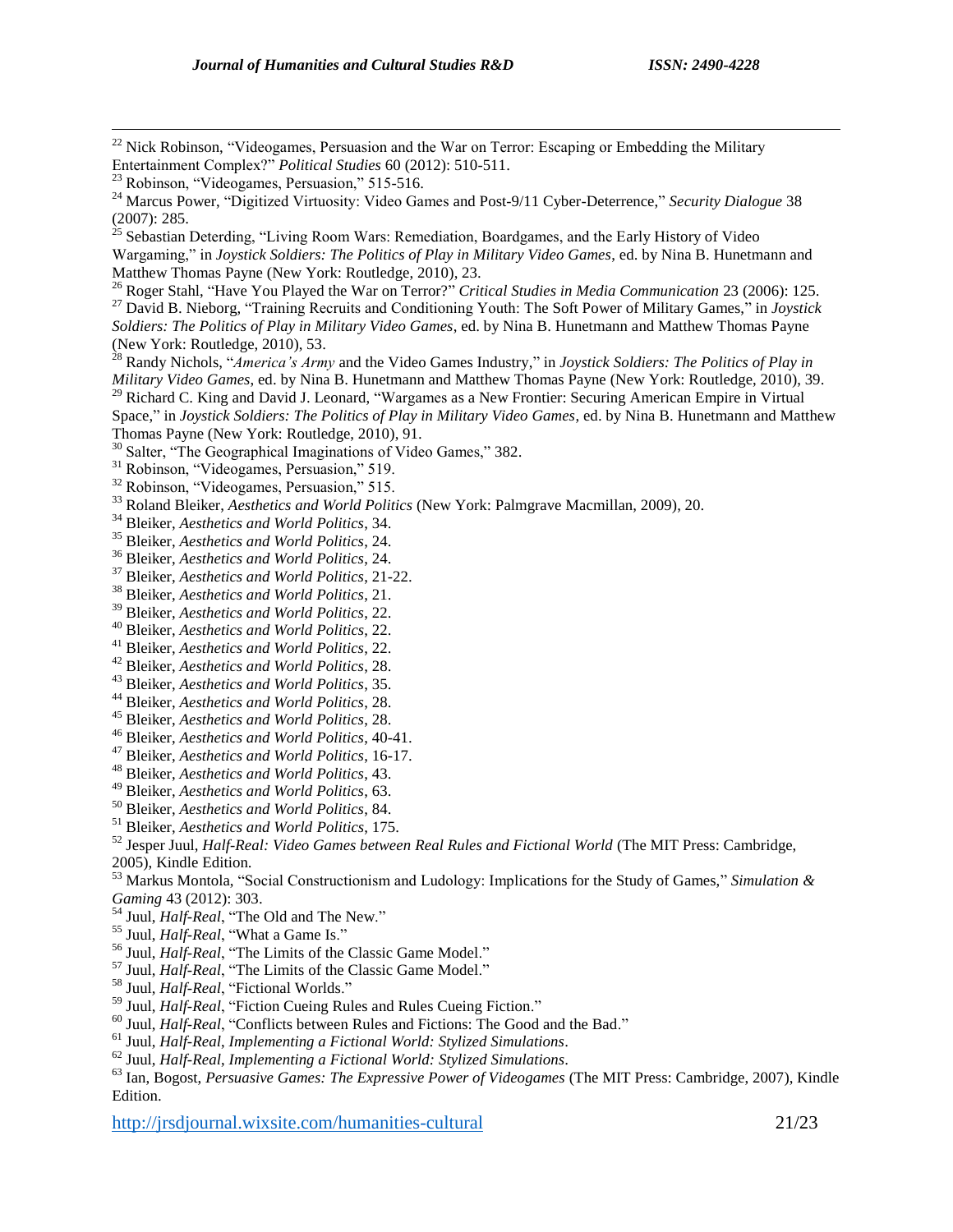- <sup>64</sup> Bogost, *Persuasive Games*, "Procedurality."
- <sup>65</sup> Bogost, *Persuasive Games*, "Procedural Rhetoric."

<sup>67</sup> Bogost, *Persuasive Games*, "Interactivity."

 $\overline{a}$ 

<sup>69</sup> Bogost, *Persuasive Games*, "War and Peace."

 $70$  "Total War," accessed March 30, 2016, http://www.bafta.org/games/awards/video-games-awards-winnersnominees-in-2012#jump16.

- <sup>71</sup> "Video Games Awards Winners & Nominees in 2012," accessed March 30, 2016,
- http://www.bafta.org/games/awards/video-games-awards-winners-nominees-in-2012#jump16.
- <sup>72</sup> *Total War: Shogun 2.* Horsham, West Sussex: The Creative Assembly, 2011.

<sup>73</sup> John J. Mersheimer, *The Tragedy of Great Power Politics: Updated Edition* (W.W. Norton: New York, 2014), Kindle Edition.

- <sup>74</sup> Mearsheimer, *The Tragedy of Great Power Politics*, "Bedrock Assumptions."
- <sup>75</sup> Mearsheimer, *The Tragedy of Great Power Politics*, "State Behaviour."
- <sup>76</sup> Mearsheimer, *The Tragedy of Great Power Politics*, "State Behaviour."
- <sup>77</sup> Mearsheimer, *The Tragedy of Great Power Politics*, "State Behaviour."
- <sup>78</sup> *Total War: Shogun 2*. Horsham, West Sussex: The Creative Assembly, 2011.
- <sup>79</sup> *Total War: Shogun 2*. Horsham, West Sussex: The Creative Assembly, 2011.
- <sup>80</sup> *Total War: Shogun 2*. Horsham, West Sussex: The Creative Assembly, 2011.
- <sup>81</sup> Mearsheimer, *The Tragedy of Great Power Politics*, "Strategies for Survival."
- <sup>82</sup> *Total War: Shogun 2*. Horsham, West Sussex: The Creative Assembly, 2011.
- <sup>83</sup> Mearsheimer, *The Tragedy of Great Power Politics*, "Great Powers in Action."
- <sup>84</sup> Mearsheimer, *The Tragedy of Great Power Politics*, "Nuclear Superiority."

<sup>85</sup> *Total War: Shogun 2*. Horsham, West Sussex: The Creative Assembly, 2011.

<sup>86</sup> Juul, *Half-Real*, "*Rules* or *Fiction*."

- <sup>87</sup> Mearsheimer, *The Tragedy of Great Power Politics*, "The Causes of Great Power War."
- <sup>88</sup> *Total War: Shogun 2*. Horsham, West Sussex: The Creative Assembly, 2011.
- <sup>89</sup> "What is Civilization?" accessed March 30, 2016, http://www.civilization.com/en/games/.
- $90$  Eddie Makuch, "Civilization series reaches 21 million units shipped to date How many have you bought?"
- *Gamespot*, April 12, 2014, accessed March 30, 2016, http://www.gamespot.com/articles/civilization-series-reaches-

21-million-units-shipped-to-date-how-many-have-you-bought/1100-6418947/.

<sup>91</sup> *Civilization V.* Sparks, MD: Firaxis Games, 2010.

- <sup>92</sup> Michael W. Doyle, "Kant, Liberal Legacies, and Foreign Affairs," *Philosophy and Public Affairs* 12 (1983): 217.
- <sup>93</sup> Doyle, "Kant, Liberal Legacies, and Foreign Affairs," 207-208.
- <sup>94</sup> Doyle, "Kant, Liberal Legacies, and Foreign Affairs," 213.
- <sup>95</sup> Doyle, "Kant, Liberal Legacies, and Foreign Affairs," 222-223.
- <sup>96</sup> Doyle, "Kant, Liberal Legacies, and Foreign Affairs," 225.
- <sup>97</sup> Doyle, "Kant, Liberal Legacies, and Foreign Affairs," 225.
- <sup>98</sup> Doyle, "Kant, Liberal Legacies, and Foreign Affairs," 226.
- <sup>99</sup> Doyle, "Kant, Liberal Legacies, and Foreign Affairs," 227.
- <sup>100</sup> Doyle, "Kant, Liberal Legacies, and Foreign Affairs," 232.

<sup>101</sup> Michael W. Doyle, "Kant, Liberal Legacies, and Foreign Affairs, Part 2," *Philosophy and Public Affairs* 12 (1983): 325-326.

- <sup>102</sup> Doyle, "Kant, Liberal Legacies, and Foreign Affairs, Part 2," 325.
- <sup>103</sup> Doyle, "Kant, Liberal Legacies, and Foreign Affairs, Part 2," 326.
- <sup>104</sup> *Civilization V*. Sparks, MD: Firaxis Games, 2010.
- <sup>105</sup> *Civilization V*. Sparks, MD: Firaxis Games, 2010.
- <sup>106</sup> *Civilization V*. Sparks, MD: Firaxis Games, 2010.
- <sup>107</sup> *Civilization V*. Sparks, MD: Firaxis Games, 2010.
- <sup>108</sup> Doyle, "Kant, Liberal Legacies, and Foreign Affairs," 230.
- <sup>109</sup> *Civilization V*. Sparks, MD: Firaxis Games, 2010.
- <sup>110</sup> *Civilization V*. Sparks, MD: Firaxis Games, 2010.
- <sup>111</sup> *Civilization V*. Sparks, MD: Firaxis Games, 2010.

http://irsdiournal.wixsite.com/humanities-cultural 22/23

<sup>66</sup> Bogost, *Persuasive Games*, "Interactivity."

<sup>68</sup> Bogost, *Persuasive Games*, "Ideology."